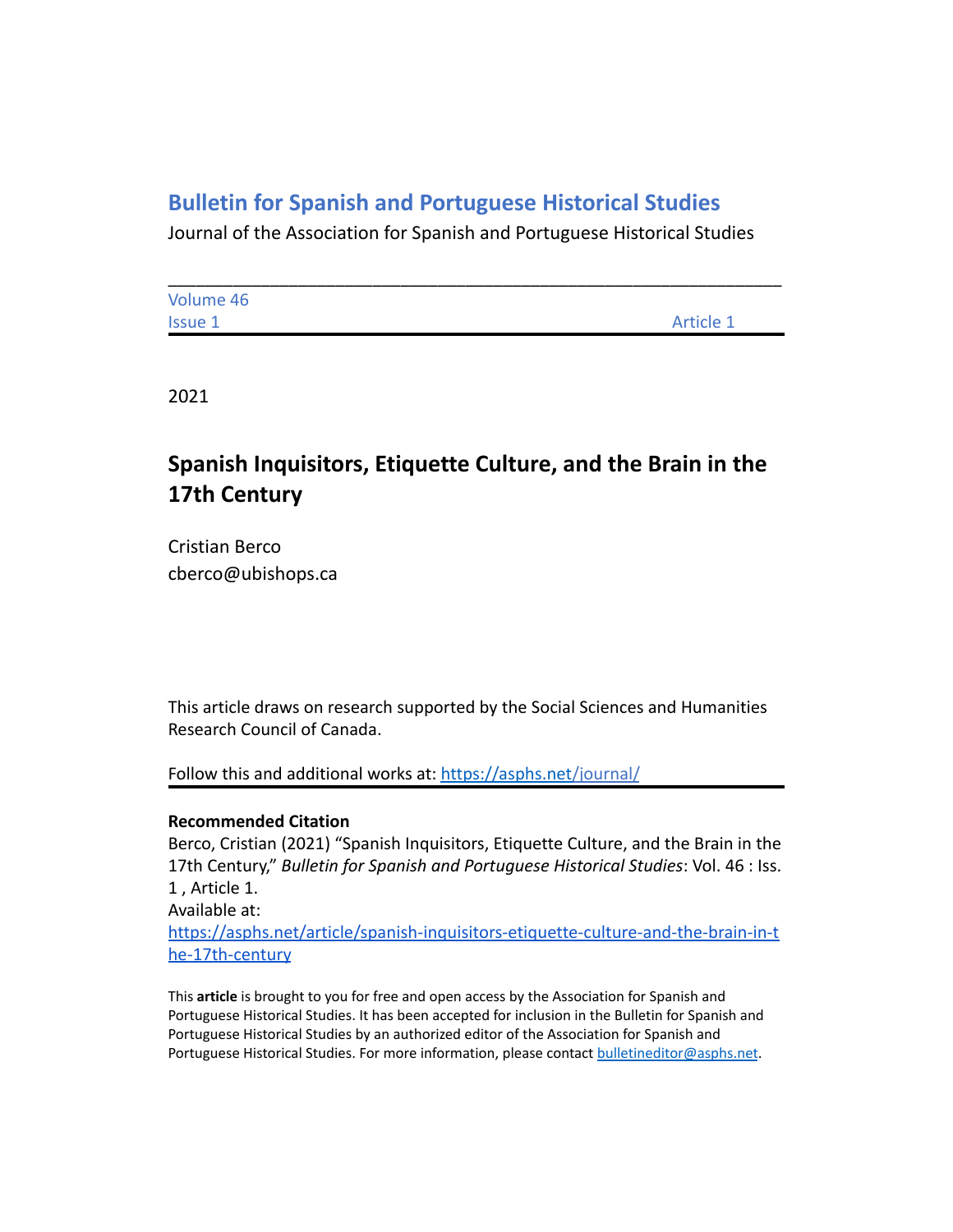#### **Spanish Inquisitors, Etiquette Culture, and the Brain in the 17th Century**

#### **Cristian Berco**

In recent years, a focus on social tensions and political conflicts has greatly nuanced the history of early modern etiquette. Scholars have rightly highlighted the extent to which habitual quarrels pervaded expressions of ritualized manners. Precisely because the state increasingly discouraged violent resolutions to social disputes, precedence in ritualized performances of etiquette loomed large in the construction of status and identity.<sup>1</sup> Drilling down from the context shaping ritual conflict, however, reveals the extent to which these disputes over precedence and etiquette relied on neurophysiological processes—sensory perception, motor control, and social cognition, among others. Consider, for instance, the 1678 contretemps between the inquisitors and Chancery judges of Granada. A royal commission and dozens of memos later, the matter came down to the gestures of salutation during a yearly memorial service for Queen Isabel in the city's main cathedral: ambiguous, ephemeral, yet precise enough as to be utterly consequential.

Initially, inquisitors felt disrespected when, upon arriving, the seated Chancery judges merely nodded without deigning to stand up. Inquisitors would respond at the end of the service: not only did they stand up only *after* the whole Chancery had passed them by on their way out, but the most senior inquisitor "did not entirely lift his body from his seat, but in fact did it hunched over, so that it was not certified that he stood up."<sup>2</sup> Witnesses not only disagreed on whether the senior inquisitor had actually risen from his chair, but even on the expected salute. One suggested that the judges should salute with their heads and move their bodies as if they were about to stand up. Another argued that the magistrates "are to bend their body so that it seems as if they are falling from their seat a little."<sup>3</sup>

The performance and attention to these exquisitely controlled yet socially ambiguous half-gestures required a set of brain-body processes specific to time and place. In a matter of seconds, inquisitors had to notice the Chancery judges' minimal salute and interpret it through the prevalent social lens: was it a slight or mere carelessness? The senior inquisitor, moreover, required a fine sense of social timing and precise motor control to project both compliance and rebellion in a single ambiguous movement: standing up, yet hunched over. For their part, the

<sup>1</sup> See, for example, Frances L. Ramos, *Identity, Ritual and Power in Colonial Puebla* (Tucson: University of Arizona Press, 2012), 132-51 on the complex politics of etiquette conflict in New Spain.

<sup>2</sup> Archivo Histórico Nacional [hereafter AHN], Inquisición, legajo 2496, no. 7.

<sup>3</sup> *Ibid.*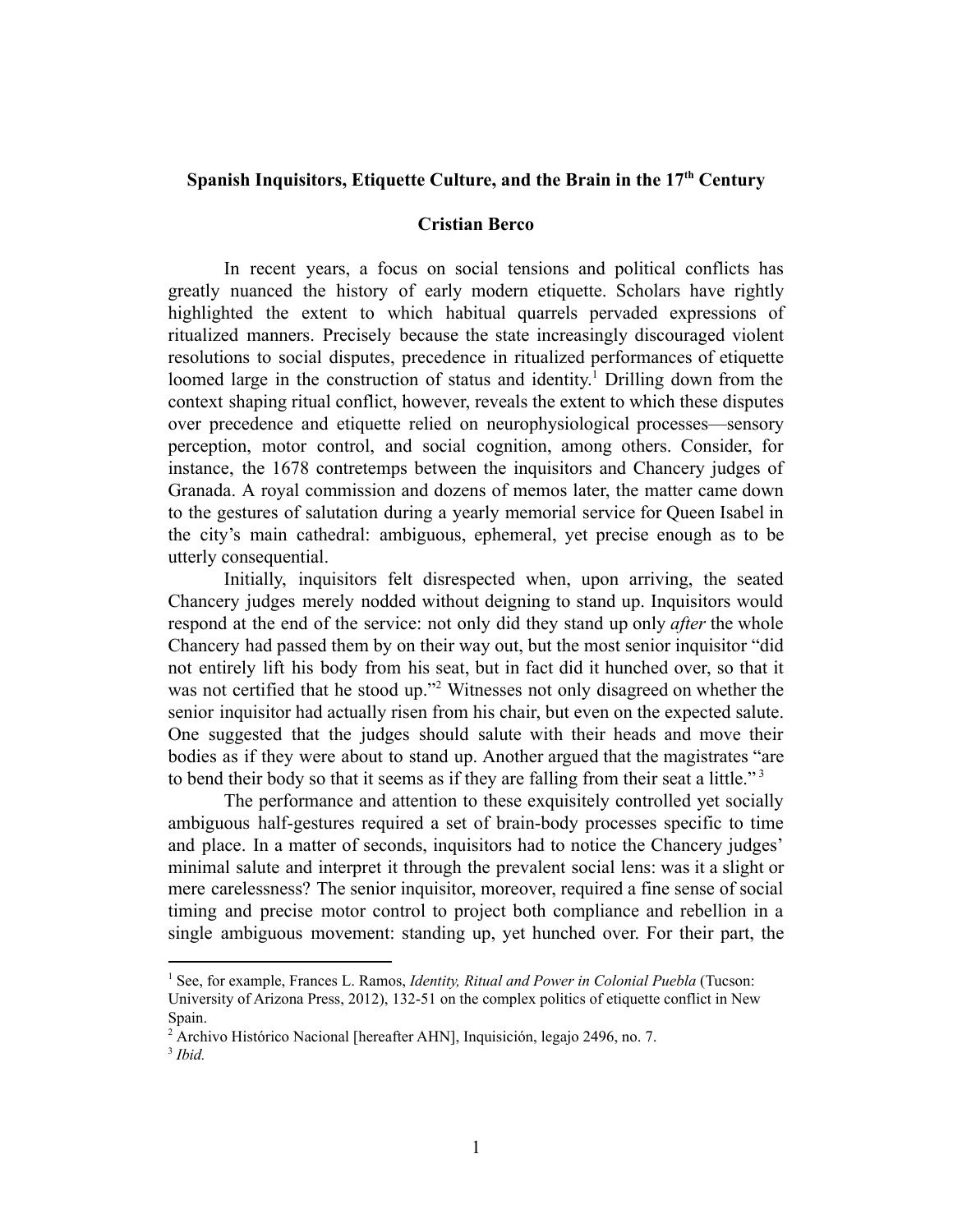Chancery judges had to process and assess such gestural subtleties through a specific social code. Finally, the series of witness suggestions on the type of truncated gestures judges ought to perform also speaks to the sensory attention to gestural precision. In short, all parties involved were keenly attentive to the details of others' body movements, how these movements affected social calculus, and one's own gestural response – in a way that those of us living in relatively lightly ritualized cultures might not notice.

All of these body-brain elements that made up ritualized etiquette can be thought of as a type of habitus, a learned bodily disposition as Elias and, later on, Bourdieu discussed.<sup>4</sup> That the type of mannered habitus—including its sensory, motor, and social perception— constructed during the early modern period included cultural specificities is not surprising. Even contemporaries knew that.<sup>5</sup> But, if such a mannered body and its interaction with the social world was formed from specific neurophysiological processes that were learned and practiced, then how did this brain-body connection interact with the cultural context of the day? Specifically, how did the highly-charged and conflict-laden arena of ritualized etiquette shape the bodies and brains of those performing such rituals? Likewise, how did the mannered habitus fit within inquisitorial frameworks, policies and practices? This article explores the confluence between the neurophysiology and the social culture of manners through an analysis of etiquette in the Spanish Inquisition. Ultimately, even in the midst of changing gestural codes and social epistemologies, the inquisitorial performance of etiquette was built on the daily iteration of neurophysiological processes embedded in tribunal life itself. Skills honed in trial practice and gestural interactions with staff provided a solid bedrock for eventual success in ritual contests during sporadic high ritual encounters.

To scholars of early modern Europe and the Atlantic world, the introductory brouhaha over etiquette gestures should not be surprising. If anything, the rhythm and language of precedence as well as the laser-focus on gestural minutiae evoke similar disputes that often played out throughout early modern societies. As historians have worked on such conflicts, they have, therefore, provided a granular perspective that has well complemented the overarching elegance of Elias' broadly ideological and socio-political model.

<sup>4</sup> While we usually associate habitus with Pierre Bordieu's work, Elias himself wrote at length on the formation of such social and bodily dispositions in *The Civilizing Society: Sociogenetic and Psychogenetic Investigations*, trans. Edmund Jephcott (Oxford: Blackwell, 2000) and his *The Court Society*, trans. Edmund Jephcott (Oxford: Blackwell, 1983). Also see Jonathan Fletcher, *Violence and Civilization* (Hoboken: Wiley, 2013), chs. 2-3.

 $<sup>5</sup>$  On early modern cultural differences in gestures and etiquette, see for example Carlos García's</sup> discussion of French versus Spanish manners in his *Antipatía de franceses y españoles* (Rouen: Jacques Cailloué, 1630).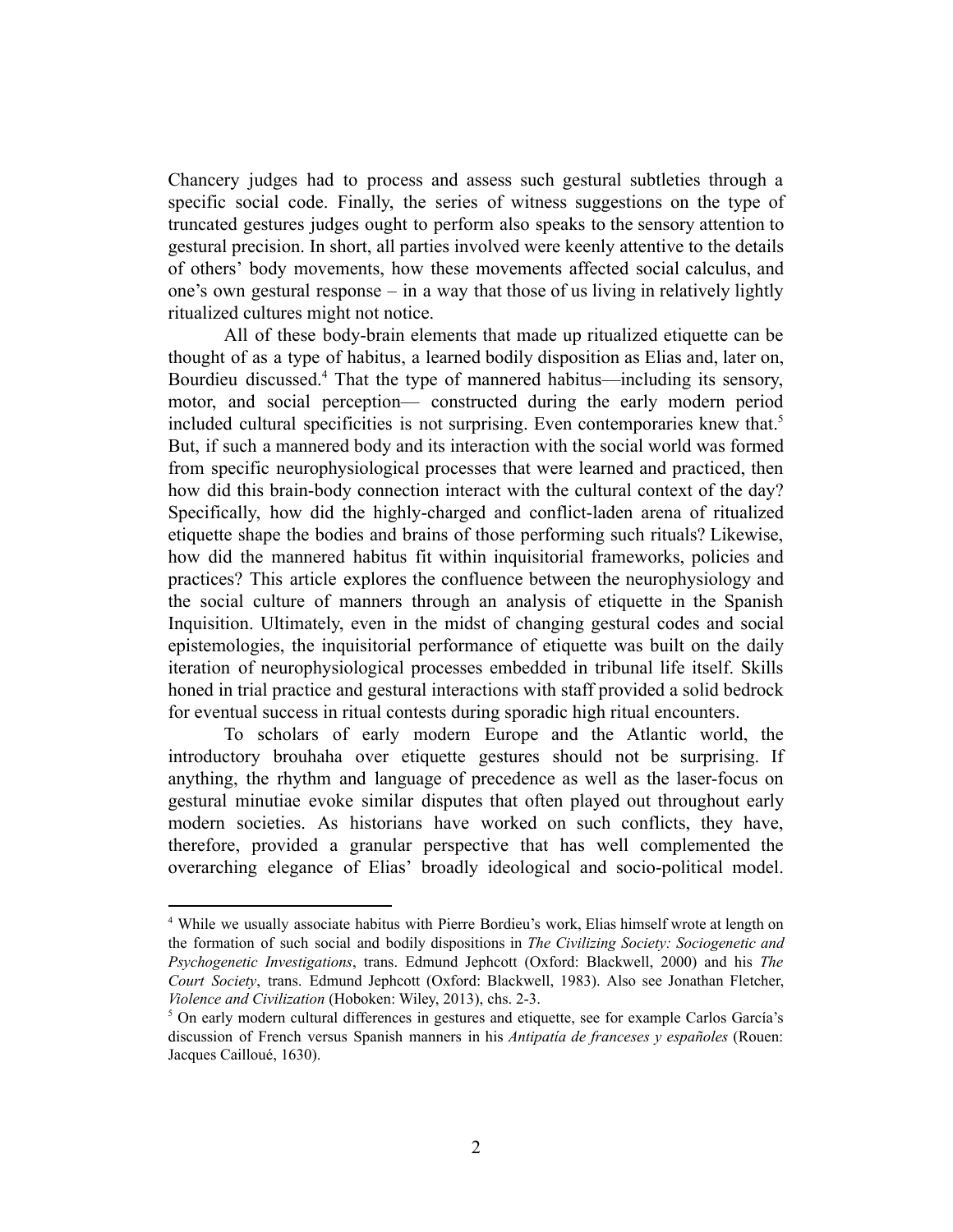Thus, familial honor played a crucial role in translating the broad demands of precedence expectations into individualized disputes. As Anna Bryson has sagely observed, seventeenth-century gentlemanly civility was still conceptualized and performed within frameworks of personal and familial reputation that, in many ways, guaranteed a constant tension between control and the assertion of honor.<sup>6</sup> Indeed, that groups and individuals had so much riding on the public performance of etiquette speaks to the aggregate cultural factors fostering conflicts over these matters. We, thus, know much about the role of individual and group honor in these cases, the connection between ritual and political power that made etiquette so salient, and even the ways by which participants manipulated etiquette to serve social and political goals.<sup>7</sup>

Furthermore, by drilling down into the constitutive elements of a society of manners, scholars have also underscored the cultural aspects that informed communal and individual reactions to etiquette and precedence disputes. Consider, for instance, how work on the culture of gesture has shaped our understanding of the way social body scripts intersected with hierarchical and identitary expectations.<sup>8</sup> Likewise, research on the history of emotions has rightly served to question the extent to which Elias' model that so relied on the assumption of subsuming violence and associated emotions of anger fit with pre-modern emotional regimes that were more nuanced than previously expected.<sup>9</sup> Even an emotion as crucial to the social management of honor disputes as shame

<sup>6</sup> Anna Bryson, *From Courtesy to Civility: Changing Codes of Conduct in Early Modern England* (Oxford: Oxford University Press, 1998), 237-42.

<sup>7</sup> Ramos, *Ritual and Power*, 132-59; Alejandro Cañeque, *The King's Living Image*: *The Culture and Politics of Viceregal Power in Colonial Mexico* (New York: Routledge, 2004), ch. 4; Geoffrey G. Koziol, "Monks, Feuds and the Making of Pease in Eleventh Century Flanders," *Historical Reflections/ Réflexions Historiques* 14 (1987): 531-49; John Walter, "Gesturing at Authority: Deciphering the Gestural Code of Early Modern England," *Past & Present* 203 (2009): 96-127; Scott K. Taylor, *Honor and Violence in Golden Age Spain* (New Haven: Yale University Press, 2008).

<sup>&</sup>lt;sup>8</sup> For the cultural history of gestures, the seminal work by Peter Burke, "The Language of Gesture" in Early Modern Italy," in J. N. Bremmer and H. Roodenburg, eds., *A Cultural History of Gesture* (Ithaca, NY: Cornell University Press, 1992), 71-83 is a good starting point.\

<sup>9</sup> For theoretical discussions, including critiques of Elias' paradigms, see Andrew Linklater and Stephen Mennell, "Norbert Elias, the Civilizing Process: Sociogenetic and Psychogenetic Investigations—An Overview and Assessment," *History and Theory* 49 (2010): 384-411; Stephen Mennell and Johan Goudsblom, "Civilizing Processes—Myth or Reality? A Comment on Duerr's Critique of Elias," *Comparative Studies in Society and History* 39 (1997): 729-733. For a critique of Elias in a specifically Hispanic context see Shifra Armon, *Masculine Virtue in Early Modern Spain* (New York: Routledge, 2016). On problematizing emotions in the pre-modern world see Barbara H. Rosenwein, "Worrying about Emotions in History." *The American Historical Review* 57 (2002): 821-845.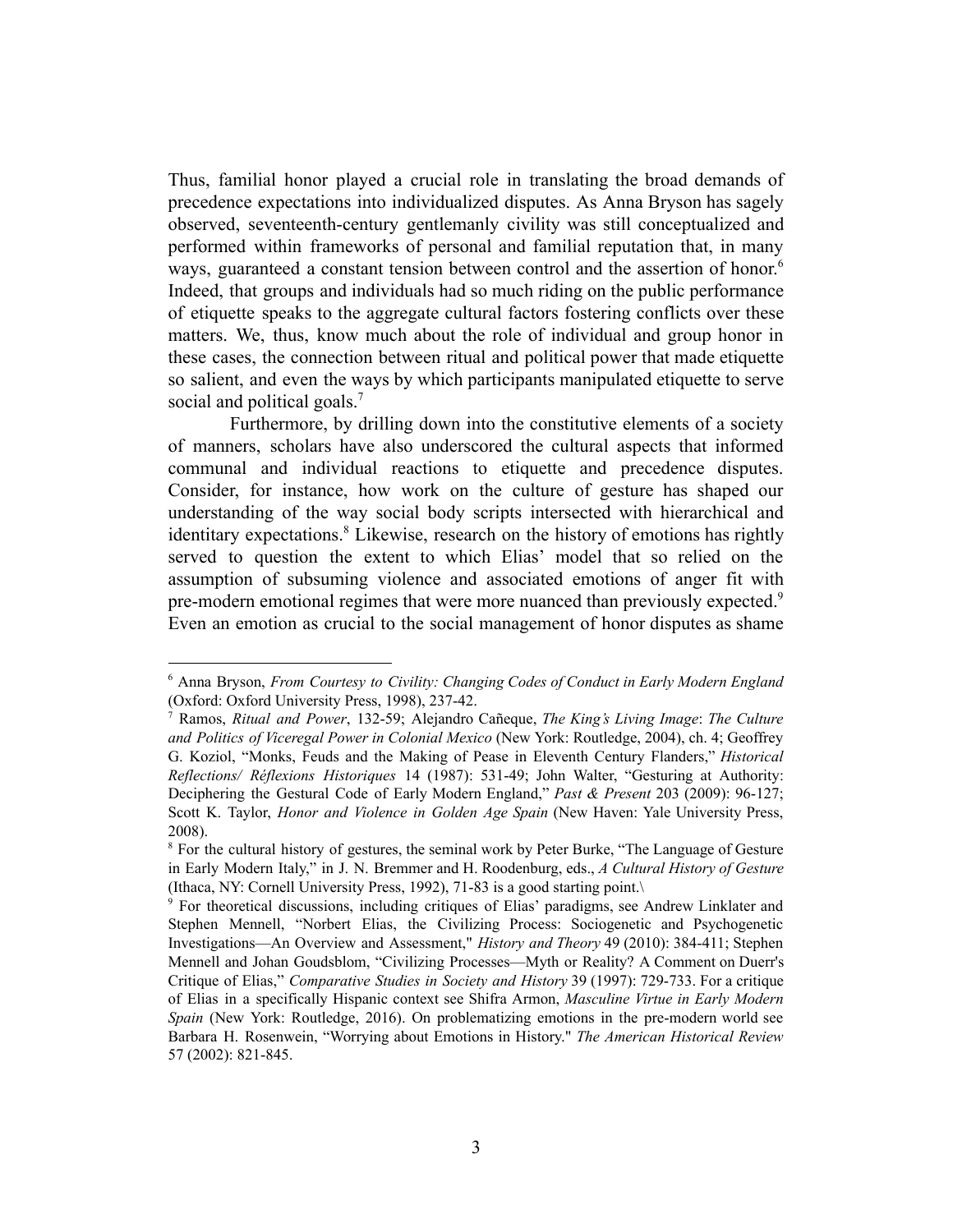appears to have intersected in complex ways with scientific and medical knowledge.<sup>10</sup> In short, we have a much better sense today of how specific societies shaped and adapted to the rise of etiquette prescriptions.

The Spanish Inquisition's interest in etiquette not only fit within such broader frameworks but was central to the management of institutional identity and image. After all, for all its might, the Holy Office relied heavily on the mystique of its power and its public reputation—aspects that inevitably required attention to public rituals and their etiquette. Much can be said for the effects of the muffled fear, soft yet constantly beating the drum of the mind, the Inquisition inspired.<sup>11</sup> But fear could never accomplish much of anything without respect, without an ineffable sense that inquisitors did not just do the king's, but God's will and, as such, wielded his sword of justice. It is in the shadow of this dual inspiration of fear and respect that the *auto de fe* can be seen. Whether we think of the carefully choreographed processions or the calibrated performances in the stage of the *auto,* confronting onlookers with the Christian gravity of this moment—the drama of souls redeemed or condemned—meant emphasizing its importance. And, while much of this objective could be accomplished through the sheer pageantry of the event, it also required keen attention to matters of etiquette. For instance, nobles and grandees were generally expected to attend these events and, indeed, were celebrated for the luster they added in commemorative chronicles such as that for the famous 1680 Madrid *auto de fe*. That the minute choreography of the procession where such luminaries marched required extensive negotiations speaks to the social and political value ascribed to formalized etiquette and precedence.<sup>12</sup>

 $10$  On the way humoral theory mediated the expression of the anxiety crucial to Elias' model see Gail Kern Paster, *The Body Embarrassed: Drama and Disciplines and Shame in Early Modern England* (Ithaca, NY: Cornell University Press, 1993).

<sup>11</sup> Bartolomé Bennassar, "L'inquisition ou la pédagogie de la peur," in Bennassar, ed., *L'inquisition espagnole XVe-XIX- siècles* (Paris : Hachette, 1979), 105-42.

 $12$  This auto de fe, attended by the monarchs and in which over one hundred penitents appeared, was chronicled by José del Olmo in his *Auto general de fe celebrado en Madrid en 30 de junio del año de 1680* (Madrid: Imprenta de Don José del Collado, 1820). Scholarship on this paradigmatic auto includes Jesús M. Vega Palacios, *El auto general de fe de 1680* (Madrid: Algazara, 1995); Helen Rawlings, "Representational Strategies of Inclusion and Exclusion in José del Olmo's Narrative and Francico Rizi's Visual Record of the Madrid *Auto de Fe* of 1680," *Romance Studies* 29, no. 4 (2011): 223-41; David Graizbord, "Inquisitorial Ideology at Work in an Auto de Fe, 1680: Religion in the Context of Proto-Racism," *Journal of Early Modern History* 10, no. 4 (2006): 331-60. On the auto de fe more broadly see Maureen Flynn, "Mimesis of the Last Judgment: the Spanish auto de fe," *The Sixteenth Century Journal* 22 (1991): 281-97; Marvin Lunenfeld, "Pedagogy of Fear: Making the Secret-Jew Visible at the Public 'Autos de Fe' of the Spanish Royal Inquisition," *Shofar* 18 (2000): 77-92; Javier Villa-Flores, ˝Wandering Swindlers :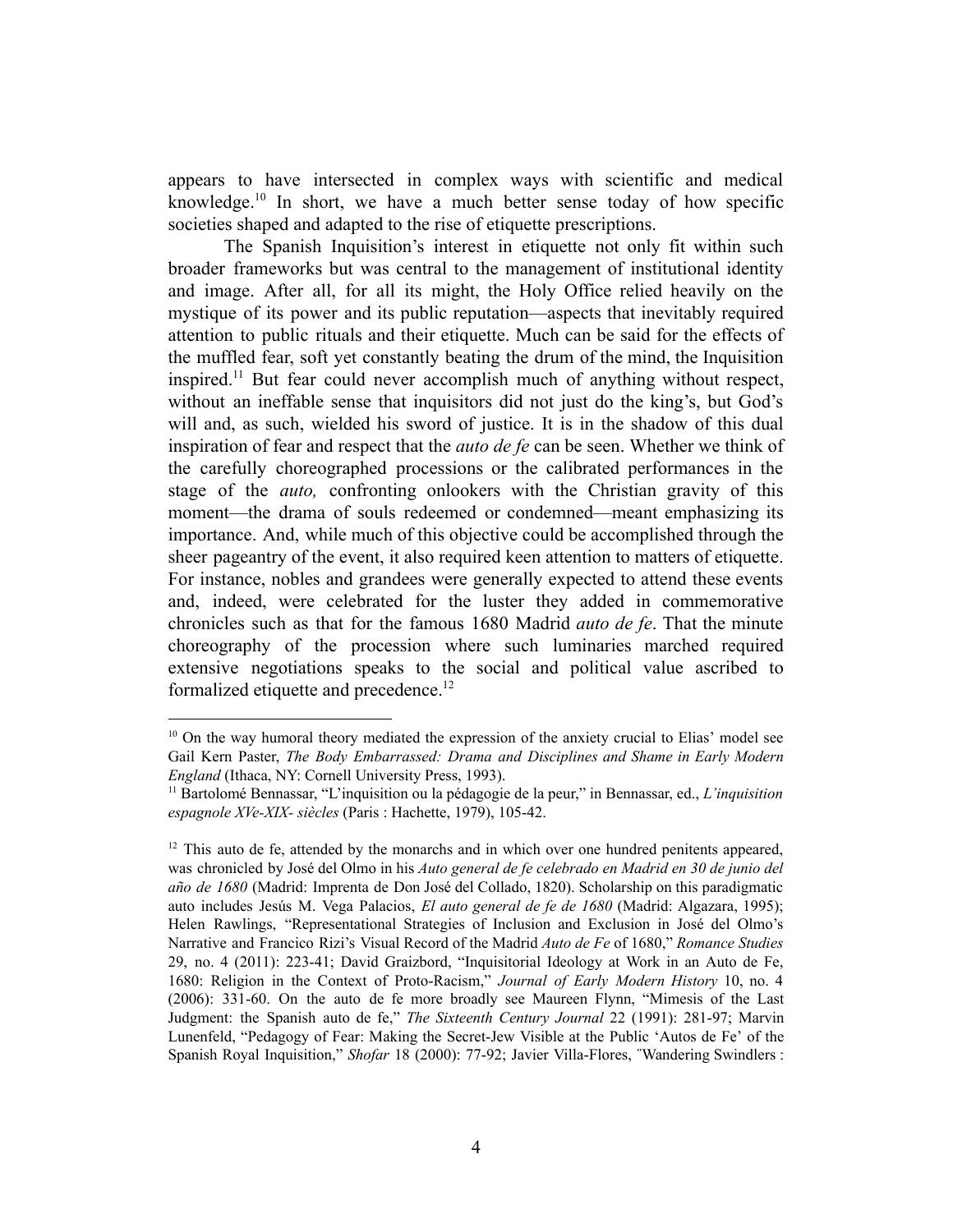However, just because early modern peoples, including our good inquisitors, focused extensively on precedence and its social meaning, it does not mean that the bodies engaged in such etiquette contests were neutral. Yes, etiquette mattered to them because it inhered on personal and corporate status. And, yes, judging by the easy subtleties of the 1678 Granada courtesy disputes and the myriad others in which inquisitors participated, they effectively performed it. But there is a great deal of analytical space here that, as historians, we normally do not consider: we merely take for granted that the broad import of etiquette to all involved necessarily translated into seeing socially charged gestures and quickly engaging in relevant, yet often subtle, responses. In effect, we all know that the mannered habitus so salient to early modern peoples worked. But, why should that be so? Can we merely assume that living in a society so imbued with gestural precedence, necessarily meant easily honing the skill sets for seeing and doing etiquette well?

If we stop to consider the complexities of a mannered habitus—visually perceiving subtle gestures, placing them in a socially relevant epistemology, and gesturally responding with the precision and subtlety necessary to succeed—then we are facing the problem of neurophysiological processes working in a very specific social and cultural context. Untying such a Gordian knot; going beyond the mere assumption that the mannered habitus worked because of a general sense that it should have done so, requires us to delve into the brain science that informs the neurophysiological side of the equation. Granted, historians have often veered away from such inquiries for, as rightly feared, they could lead to overly deterministic explanations for contingent historical behaviors.<sup>13</sup> But the recent change in brain science to emphasize plasticity and flexibility in the face of cultural forces has, if anything, turned such epistemological framework upside

Imposture, Style, and the Inquisition's Pedagogy of Fear in Colonial Mexico," *Colonial Latin American Review* 17 (2008): 251-72; Karina Galperin, "The Passion According to Berruguete: Painting the Auto-da-fé and the Establishment of the Inquisition in Early Modern Spain," *Journal of Spanish Cultural Studies* 14 (2013): 315-47; Consuelo Maqueda Abreu, *El auto de fe* (Madrid: Istmo, 1992); Francisco Bethencourt, *La Inquisición en la época moderna* (Madrid: Akal, 1997), 133-45. On the importance of the attendance of nobles, both for the grandeur of the auto and individuals' own reputation see the contemporary account by Olmo, *Auto general de fe celebrado en Madrid*, 65-72 as well as Cartagena's inquisitor Juan de Mañozca's comments on the matter in 1616 in AHN Inquisición, legajo 1597, no. 16.

<sup>13</sup> See, for instance, Garthine Walker's excellent critique of Edward Shorter's *Written in the Flesh: A History of Desire* (Toronto: University of Toronto Press, 2005) which, drawing on evolutionary psychology, sought to trace historical responses to the relatively constant reality of biological sexual desire. Garthine Walker, "Framing Premodern Desires Between Sexuality, Sin, and Crime. An Introduction", in S. Lidman et al., eds. *Framing Premodern Desires. Sexual Ideas, Attitudes, and Practices in Europe* (Amsterdam, Amsterdam University Press, 2017), 9-26.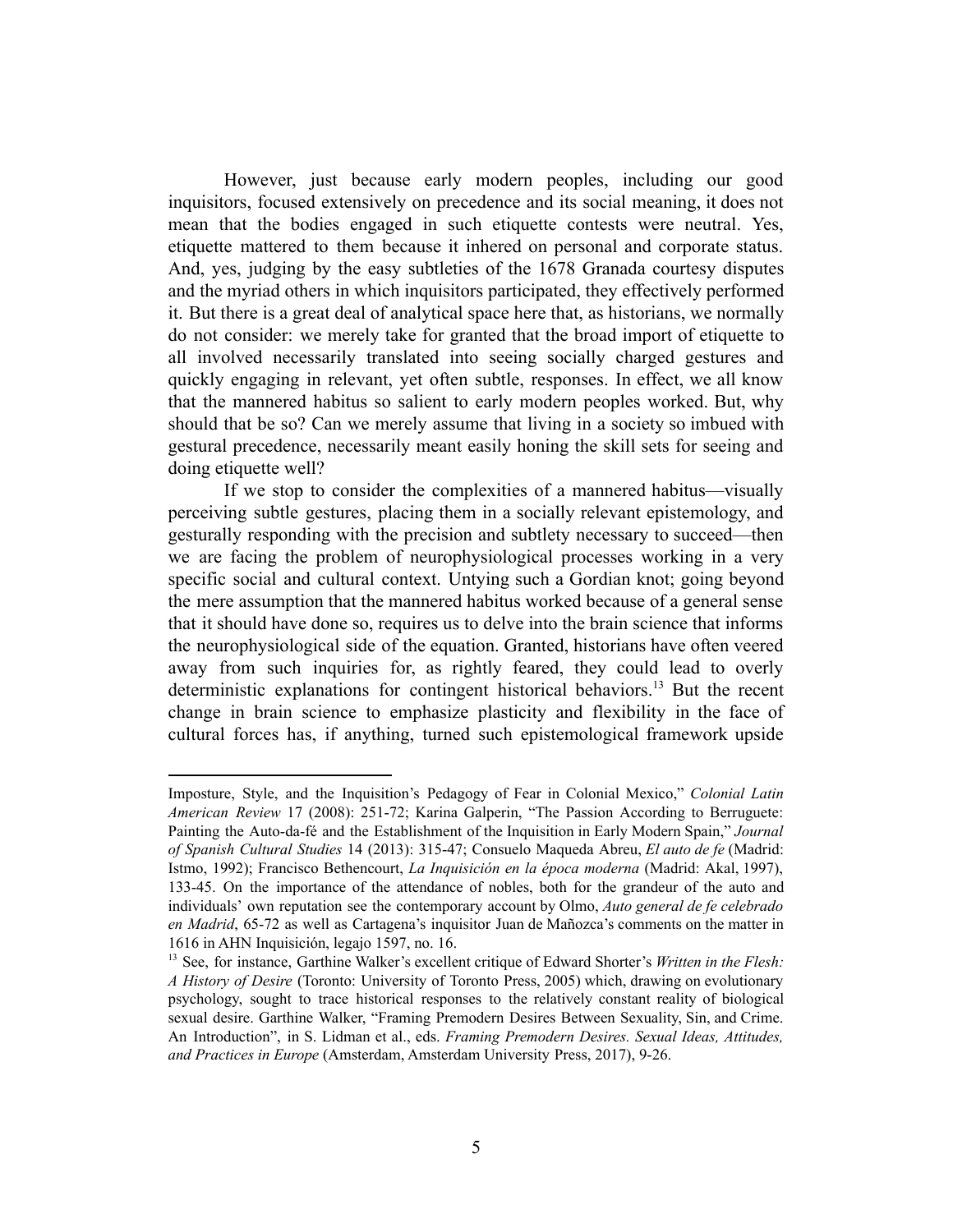$down<sup>14</sup>$  In fact, emerging work in neurohistory and associated fields, such as neuroanthropology, has built on this new malleable brain to explore the ways by which culture and all its changing manifestations may have themselves shaped neurophysiological processes.<sup>15</sup> After all, any historical society is just another culture where some brain processes might develop in ways particular to the

<sup>14</sup> On brain plasticity and culture see C. Shaw and J. McEachern, eds. *Toward a Theory of Neuroplasticity* (London, 2001); Joan Chiao, ed., *Cultural Neuroscience. Cultural Influences on Brain Function* (Amsterdam, 2009); S. Han and E. Pöpel, eds., *Culture and Neural Frames of Cognition and Communication (On Thinking)* (Berlin, 2011); Shihui Han et al., "A Cultural Neuroscience Approach to the Biosocial Nature of the Human Brain," *The Annual Review of Psychology* LXIV (2013): 335-59; Shu-Chen Li, "Brain in Macro Experiential Context: Biocultural Co-construction of Lifespan Neurocognitive Development," in Chiao, ed., *Cultural Neuroscience*, 17-29; Michael E. W. Varnum and Ryan S. Hampton, "Cultures Differ in the Ability to Enhance Affective Neural Responses," *Social Neuroscience* 12, no. 5 (2017): 594-603; Jung Yul Kwon, Alexandra S. Wormley, and Michael E. W. Varnum, "Changing Cultures, Changing Brains: A Framework for Integrating Cultural Neuroscience and Cultural Change Research," *Biological Psychology* (2021): 108087;

<sup>15</sup> On neurohistory, see Daniel Lord Smail, *On Deep History and the Brain* (Berkeley, 2008); Andrew Shyrock and Daniel Lord Smail, eds., *Deep History: The Architecture of the Past and Present* (Berkeley, 2011); Jeremy Trevelyan Burman, "History from Within? Contextualizing the New Neurohistory and Seeking its Methods," *History of Psychology* XV (2012): 84-99; Lynn Hunt, "Psychology, Psychoanalysis and Historical Thought," in L. Kramer and S. Maza, eds., *A Companion to Western Historical Thought* (Malden, Mass., 2002), 337-56; Lynn Hunt, "The Experience of Revolution," *French Historical Studies* XXXII (2009): 671-8; Cristian Berco, "Perception and the Mulatto Body in Inquisitorial Spain: A Neurohistory," *Past & Present* 231, no. 1 (2016): 33-60. Important neuroanthropology works include Daniel H. Lende and Greg Downey (eds.), *The Encultured Brain: An Introduction to Neuroanthropology* (Cambridge, Mass., 2012); Maurice Bloch, *How We Think They Think. Anthropological Approaches to Cognition, Memory and Literacy* (Boulder, 1998); Roy G. D'Andrade, *The Development of Cognitive Anthropology* (Cambridge, 1995); Stephen Reyna, *Connections: Brain, Mind, and Culture in a Social Anthropology* (London, 2002); J. F. Domínguez et al., "The Brain in Culture and Culture in the Brain: A Review of Cores Issues in Neuroanthropology," in Chiao, ed., *Cultural Neuroscience*, 43-64. On neurolaw see Francis X. Shen and Owen D. Jones, "Brain Scans as Evidence: Truths, Proofs, Lies, and Lessons," *Mercer Law Review* LXII (2010): 861-82; Isabel Brocas and Juan D. Carrillo, "The Neurobiology of Opinions: Can Judges and Juries be Impartial?" *Southern California Law Review* LXXXVI (2012): 421-448; Jaume Masip et al., "Training to Detect What? The Biasing Effects of Training on Veracity Judgments," *Applied Cognitive Psychology* XXII (2009): 1282-96. For general assessments of the field see Francis X. Shen, "The Law and Neuroscience Bibliography: Navigating the Emerging Field of Neurolaw," *International Journal of Legal Information* XXXVIII (2010): 352-399; Oliver R. Goodenough and Micaela Tucker, "Law and Cognitive Neuroscience," *Annual Review of Law and Social Science* VI (2010): 61-92; Tade Matthias Spranger, ed., *International Neurolaw. A Comparative Analysis* (Heidelberg, 2012); Owen D. Jones, Jeffrey D. Schall and Francis X. Shen, *Law and Neuroscience* (New York, 2014); Arian Petoft and Mahmoud Abbasi. "A Historical Overview of Law and Neuroscience: From the Emergence of Medico-legal Discourses to Developed Neurolaw." *Archivio Penale* 1, no. 1 (2019): 1-48.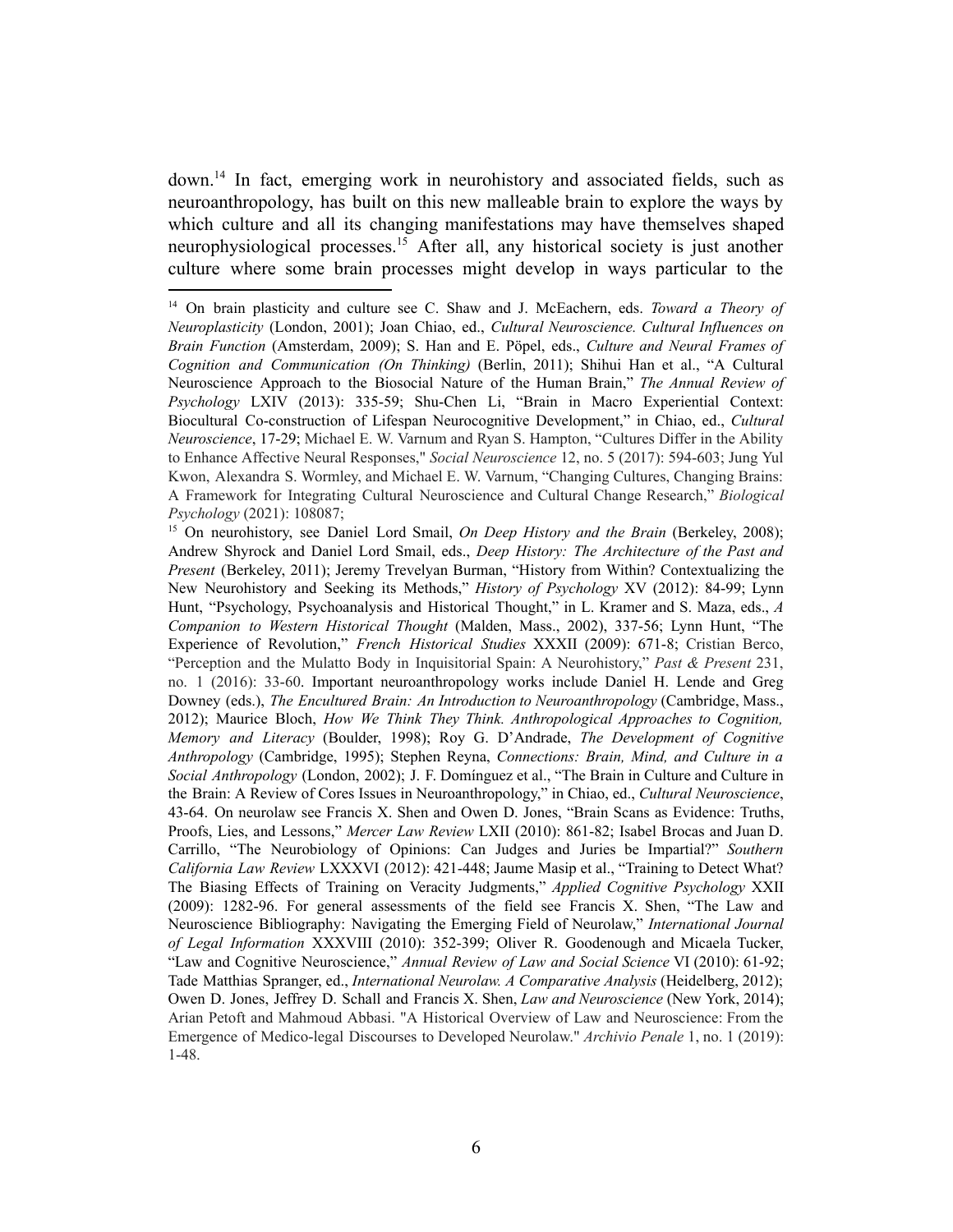institutional, ideological and social milieu. While studying neurophysiology in such a historical society incurs the limitation of no scientific experiments, historians do have the benefit of being able to see how culture changes over time. In fact, it is precisely this advantage that allows us to take the otherwise static cultural factors predicted to shape brain processes in current neuroscientific scholarship and turn them into variables. Unconstrained by the straight jacket of the present, we can thus examine cultural practices and systems, investigate their development, and analyze how they intersected with manifestations of the brain processes in question. It is no longer a question, then, of the brain conditioning historical agency or applying neurobiological explanations to an otherwise contingent historical process but the opposite. Neurohistories can historicize the ever-changing brain: in effect they can help to refine the neurophysiology that we know was embedded in past lives but that we often do not consider.

Such an analytical endeavor is all the more crucial when we approach a mannered habitus. After all, when we stop to consider the necessary neurophysiological elements to it, the cultural factors brain scientists have found as determinative in such processes appear historically complex. Thinking back to the introductory encounter between Granada inquisitors and Chancery judges, we can divide the brain processes related to etiquette into at least two broad aspects: seeing and doing. Any encounter involving etiquette first required visually perceiving and properly recognizing bodily signs and only then responding appropriately through a gesture of one's own. The salient cultural features neuroscientists stress regarding the visual recognition of gestures are both a common gestural code and a common group affiliation. That is, not only has the recognition of gestures been shown to correlate with a clear set of meanings attributed to them, but scientists have also stressed the relevance of common group affiliation, since members of the same cultural or social group interpret meaningful gestures and movements more effectively than outsiders. In the crucial process of visually identifying etiquette gestures, thus, a common code of gestural meaning and the relative group affiliation of the affected parties appear as crucial.<sup>16</sup>

<sup>&</sup>lt;sup>16</sup> Istvan Molnar-Szakacs et al., "Do You See What I Mean? Corticospinal Excitability During Observation of Culture-Specific Gestures," *PLoS ONE* 2 (2007): e626; Sook-Lei Liew, Shihui Han and Lisa Aziz-Zadeh, "Familiarity Modulates Mirror Neuron and Mentalizing Regions during Intention Understanding," *Human Brain Mapping* 32 (Nov 2011): 1986-97; Sook-Lei Liew and Lisa Aziz-Zadeh, "The Human Mirror Neuron System, Social Control, and Language," in D. D. Franks and J. H. Turner ,eds., *Handbook of Neurosociology* (New York, 2013), 183-205; Dov Cohen and Angela K.-Y. Leung, "The Hard Embodiment of Culture," *European Journal of Social* Psychology 49 (2009): 1278-89; Beatriz Calvo-Merino et. al., "Seeing or Doing? Influence of Visual and Motor Familiarity in Action Observation," Current Biology 16 (2006): 1905-10; Pascal Molenberghs et. al., "Seeing is Believing. Neural Mechanisms of Action-perception are Biased by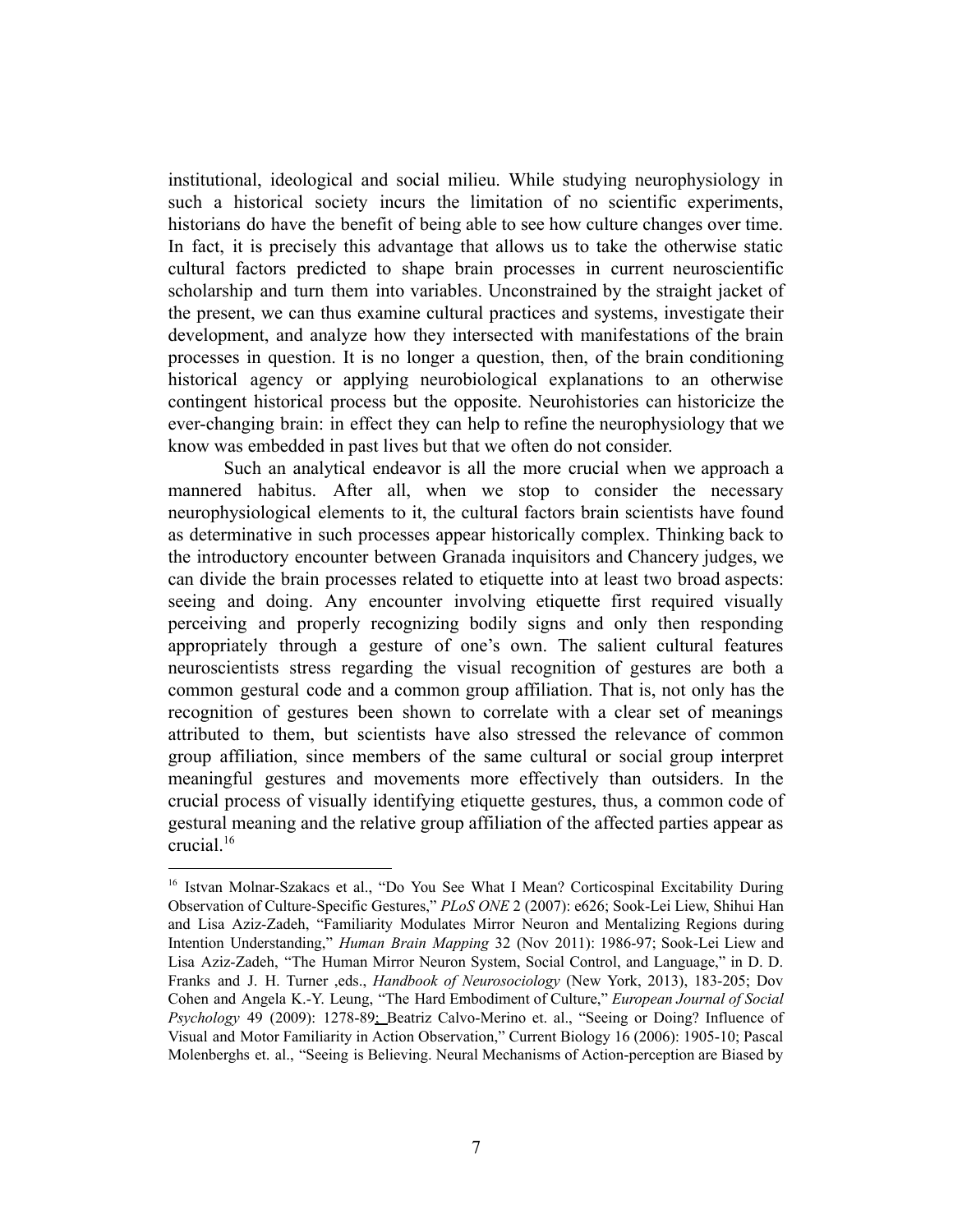To correctly identify etiquette-clad movements and gestures was, of course, only one side of the neurophysiological coin. Success also depended on a controlled bodily response that took into account many variables, from the relational status of both individuals involved to the appropriate response required to generate the maximum social effect. In short, in the public stage of social performance, displaying status meant quickly calibrating gestures and movements in response to others, be it a viceroy, a competing judge, or a second-rate bureaucrat. Much of the neuroscientific work on the bodily response to socio-gestural stimuli has focused on the oft-discussed phenomenon of mirror neurons. Recently found in a range of animal species and humans, mirror neurons are aptly named because they are equally activated by either performing or watching others perform actions. While this discovery has had implications for everything from learning to empathy, mirror neurons are particularly relevant to the type of complex social interactions at play in etiquette systems because of their connection to spontaneous mimicry.<sup>17</sup> As argued by Wang and Hamilton, since others' gestures unconsciously activate mirror neurons in observers and, thus, elicit an automatic impulse to mimic the movement, successful social interaction requires the control of this imitative tendency. That is, social imitation is contextual, sophisticated and strategic: think of prison or gang conditions where automatic motor mimicry of dominant gestures and behavior could be seen as an insult. Similar conundrums certainly applied to early modern etiquette encounters.

Team Membership," *Human Brain Mapping* 34 (2013): 2055-68; Mona Sobhani et al., "Interpersonal Liking Modulates Motor-Related Neural Regions," *PLoS ONE* 7 (2010): e46809. For the broader context and forces shaping the social brain see Chiao and Bebko, "Cultural Neuroscience of Social Cognition"; Jonathan Freeman, Nicholas O. Rule and Nalini Ambady, "The Cultural Neuroscience of Person Perception," *Progress in Brain Research* 178 (2009): 191-201; Valentina Cazzato et. al., "Group Membership and Racial Bias Modulate the Temporal Estimation of in-group/out-group Body Movements," *Experimental Brain Research* 236, no. 8 (2018): 2427-2437; Doriana De Marco et. al., "Observer-agent Kinematic Similarity facilitates Action Intention Decoding." *Scientific Reports* 10, no. 1 (2020): 1-13.

 $17$  Good overviews, including the interaction between the mirror system and social cognition, can be found in Liew and Aziz-Zadeh, "The Human Mirror Neuron System"; Giacomo Rizzolatti and Magdalena Fabbri-Destro, "The Mirror System and Its Role in Social Cognition," *Current Opinion in Neurobiology* 18 (2008): 1-6. On spontaneous mimicry and social relationships see Marco Iacoboni, "Neural Mechanisms of Imitation," *Current Opinion in Neurobiology* 15 (2005): 632-7; Marco Iacoboni, "Imitation, Empathy, and Mirror Neurons," *Annual Review of Psychology* 60 (2009): 653-70; Cecilia Heyes, "Automatic Imitation," *Psychological Bulletin* 137 (2011): 463-83; Andrew J. Arnold and Piotr Winkielman. "The Mimicry among Us: Intra-and Inter-personal Mechanisms of Spontaneous Mimicry," *Journal of Nonverbal Behavior* 44, no. 1 (2020): 195-212.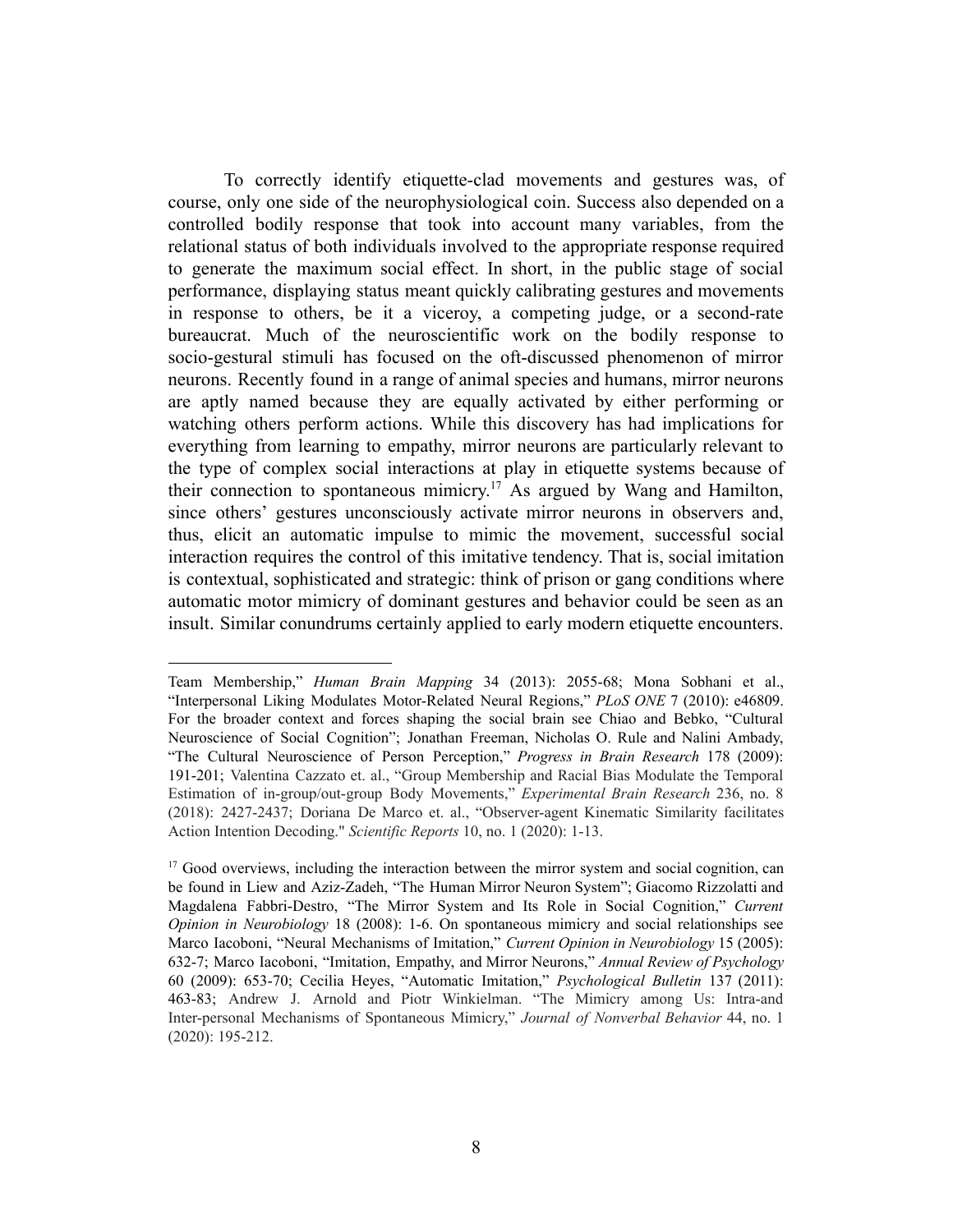In such cases, the innate tendency to mimic would be disadvantageous— making the control of such impulses profitable.<sup>18</sup>

If the control of the innate tendency to automatically mimic appears essential to the successful navigation of complex gestural encounters, what factors play a role in shaping such a disposition? Crucially, it has been what psychologists call mentalizing—or the ability to understand others' mental states—that has emerged as central in such situations. And, particularly important for mentalizing in such charged gestural encounters is an effective grasp of the correct social dynamics at play. This makes sense: if we can understand what others want in a specific social context, then we can correctly read their gestures and strategically manage or control our imitative impulses. Correctly identifying others' mental states and social intentions, therefore, appears correlated to the ability to control potentially harmful automatic mimicry impulses and perform socially appropriate gestures in their stead.<sup>19</sup>

Translating such lab findings of the factors crucial to a successful mannered habitus into analytical categories open to historical analysis leaves us, therefore, with the following aspects: a common gestural language and social group affiliation on the perceptual side; and the ability to understand others' social intentions on the motor control side. At first glance, these factors appear to fit relatively well with early modern etiquette cultures. For instance, because the Spanish Inquisition's interest in etiquette was crucial to its institutional image and projection of power, ritualized gestures, expressions and choreographies were consistently read as part of a hierarchical calculus. As Francisco Bethencourt has shown, etiquette was anything but neutral: how inquisitors and others gestured

<sup>&</sup>lt;sup>18</sup> Yin Wang and Antonia F. de C. Hamilton, "Social Top-down Response Modulation (STORM): A Model of the Control of Mimicry in Social Interaction," *Frontiers in Human Neuroscience* 6 (2012); Jessica L. Lakin and Tanya L. Chartrand, "Using Nonconscious Behavioral Mimicry to Create Affiliation and Rapport," *Psychological Science* 14 (2003): 334-9; Emiel Cracco et. al., "Automatic Imitation of Pro-and Antisocial Gestures: Is Implicit Social Behavior Censored?," *Cognition* 170 (2018): 179-189; Arnold and Wimkielman, "The Mimicry among Us."

<sup>&</sup>lt;sup>19</sup> Wang and Hamilton, "Social Top-down Response," Tien-Wen Lee et. al., "Controlling Emotional Expression: Behavioral and Neural Correlates of Nonimitative Emotional Responses," *Cerebral Cortex* 18 (2008): 104-13. On the ability to train mentalizing see Philipp Kanske et al., "Training Compassion and Theory of Mind Separately: Differential Mental Training Effects on Socio-affective and Socio-cognitive Abilities," Talk given at the *Conference of the International Society for Research on Emotion (ISRE)*, Geneva, 2015; Sofie L. Valk et al., "Structural Plasticity of the Social Brain: Differential Change after Socio-Affective And Cognitive Mental Training," *Science Advances* 3 (2017): e1700489; Joan Y. Chiao and Genna M. Bebko, "Cultural Neuroscience of Social Cognition," in Han and Pöppel, eds., *Culture and Neural Frames of Cognition*, 19-39.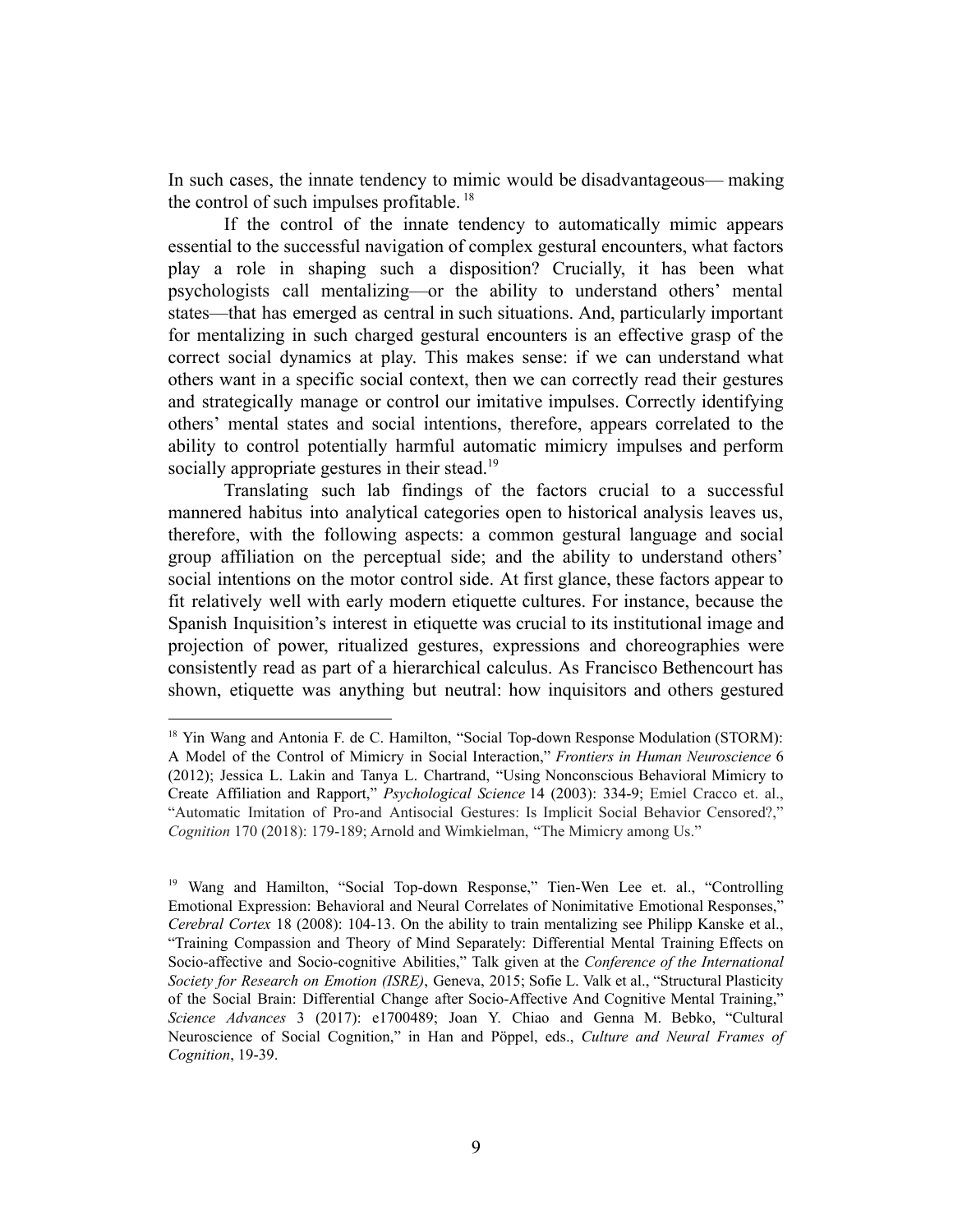and moved in ritual contexts was imbued with social and political meaning.<sup>20</sup> Etiquette went hand in hand with institutional precedence, so that a gesture of salutation, seating arrangements, placement in a procession, and even facial expressions were ultimately relational in nature. Understanding gestural intent in the midst of ritual processes was, thereby, tied to a concern with and knowledge of the underlying institutional, social, and political dynamics at play.

Of course, that etiquette and its gestures were so crucial to personal and institutional identity and placement in complex hierarchies likewise suggests the relative common group culture among those whom inquisitors battled for ritual pre-eminence. Although all social classes cared about and practiced precedence, the myriad tensions, suspicions, and overt conflicts over the placement of a body in a procession, the precise salutation performed during an *auto de fe*, or the manner in which people sat in a cathedral according to etiquette standards were particularly the object of institutionalized disputes within a relatively homogenous socio-bureaucratic elite of which inquisitors formed part. Research on the socio-political milieu of inquisitors over the last few decades has done much to highlight the extent to which careerism in a sprawling imperial bureaucracy tied these judges to myriad other bureaucratic servants to the king. As Kimberley Lynn has argued in her masterful work on inquisitorial politics, "Spanish inquisitors, who have so often been summoned as a class apart, might be woven more meaningfully into the fabric of their society, not just by their origins, but also by their interactions as members of an educated elite."<sup>21</sup> As part of the top of an ecclesiastical and imperial bureaucracy, inquisitors thus shared a common outlook with those whom they often struggled against for power: municipal leaders, governors, viceroys, bishops and so forth.

Belonging to a common ruling elite that vied for power and favor from the monarch likewise meant sharing a broad gestural code through which inevitable political conflicts were expressed. In her study of the inquisitorial *auto de fe* and its performative nature, Consuelo Maqueda has elegantly described such bodily codes—placement, gesture, movement—that entailed status and that, sometimes, resulted in conflict.<sup>22</sup> Being in front or to the right of someone signified pre-eminence just as being closest to an important devotional object like the

<sup>20</sup> Francisco Bethencourt, *La inquisición en la época moderna* , 133-45.

<sup>21</sup>Kimberly Lynn, *Between Court and Confessional: The Politics of Spanish Inquisitors* (Cambridge: Cambridge University Press, 2013), 296. For more on inquisitors' social mentality see Jaime Contreras, "La infrastructura social de la inquisición," in Ángel Alcalá, ed., *Inquisición española y mentalidad inquisitorial* (Barcelona: Ariel, 1984), 123-46; María del Carmen Sáenz Berceo, "Los inquisidores del Tribunal de Valladolid durante el reinado de Felipe II," *Revista de la Inquisición* VIII (1999): 43-83.

<sup>22</sup> Maqueda Abreu, *El auto de fe*, chs. 4-5.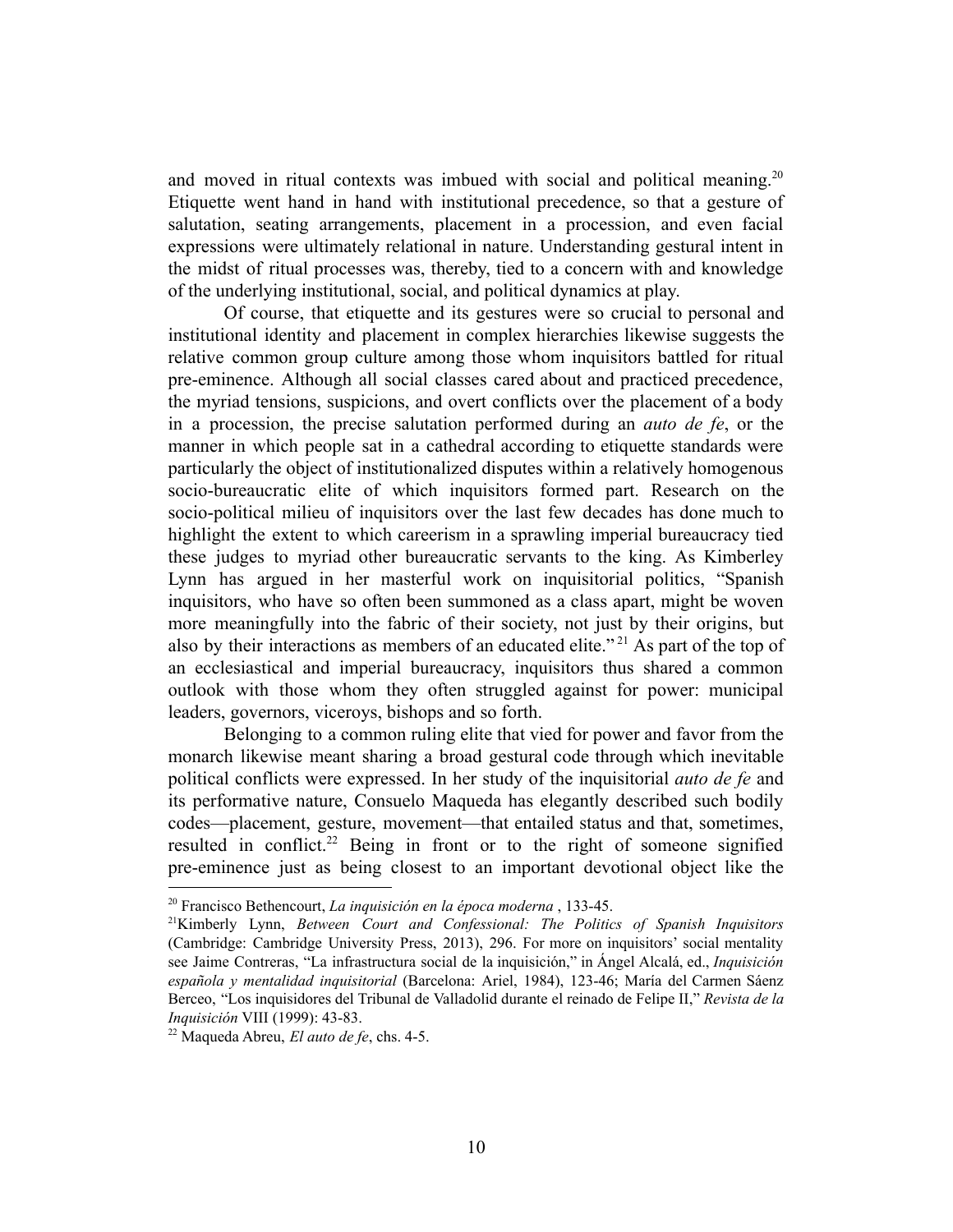Inquisition's green cross did. The activity of sitting encompassed myriad signifiers of ascending status: from those who actually had the privilege of a seat to its actual placement (think closeness to an altar, height, placement under a canopy); from the type of seat (a bench or a chair) to its luxury (fabric, gilding and so forth). Finally, all sorts of bodily movements could signify relational status: bowing, taking off a cap, allowing someone to go through first. The body, thus, was written through with a variety of gestural scripts that others could read for social signifiers.

An initial analysis, therefore, suggests what we would expect: the cultural factors predicted to aid in the neurophysiological performance of social etiquette are at least broadly present in early modern and inquisitorial cultures. If they were not, then the early modern mannered habitus would appear completely unmoored from what we know of its necessary neurophysiology. Nevertheless, and as most historians would point out, just because these cultural factors—the social interpretation of gestural intent, a common bureaucratic and institutional ethos, a generalized grammar of precedence—were broadly evident at the time, it does not follow that they were stable. Whereas in lab settings these cultural factors function as constants, historically they were, if anything, slippery, flexible and inconstant.

Indeed, as we shift our lens from the neurophysiological to the historical, the complicating factor by the Hispanic seventeenth century was that the structure of social status and hierarchy was itself unclear. How to know, in such a situation, the appropriate gestural response to an interlocutor? Seventeenth century Spaniards were living through a time of social confusion. Old codes, like the worth and meaning of nobility, were increasingly under siege; boundaries that most had thought permanent, such as that between Christians and infidels, were blurry; certainties from previous generations, such as the idea that one could tell a gentleman from a nobody, could no longer be trusted. It is in this context that the social anxiety of Golden Age Spanish literature, including Don Quixote and others, makes sense. It is also in this context that the Baroque obsession with the immateriality of surface appearances, with the truth behind what the senses caught, developed. In short, as others have argued, Spanish society of the Golden Age had the difficult task of trying to make sense of shifting hierarchies, dealing with the inevitable tensions, and still maintaining order.<sup>23</sup>

<sup>23</sup> Adolfo Carrasco Martínez, *Sangre, honor y privilegio. La nobleza española bajo los Austrias* (Barcelona: Ariel, 2000), ch. 3; Jeremy Robbins, *The Challenges of Uncertainty: An Introduction to Seventeenth-Century Spanish Literature* (London: Duckworth, 1998); Jodi Campbell, *Monarchy, Political Culture and Drama in Seventeenth Century Madrid: Theatre of Negotiation* (London: Routledge, 2016); Elizabeth Lehfeldt, "Ideal Men: Masculinity and Decline in Seventeenth-Century Spain," *Renaissance Quarterly* 61 (2008): 463-494.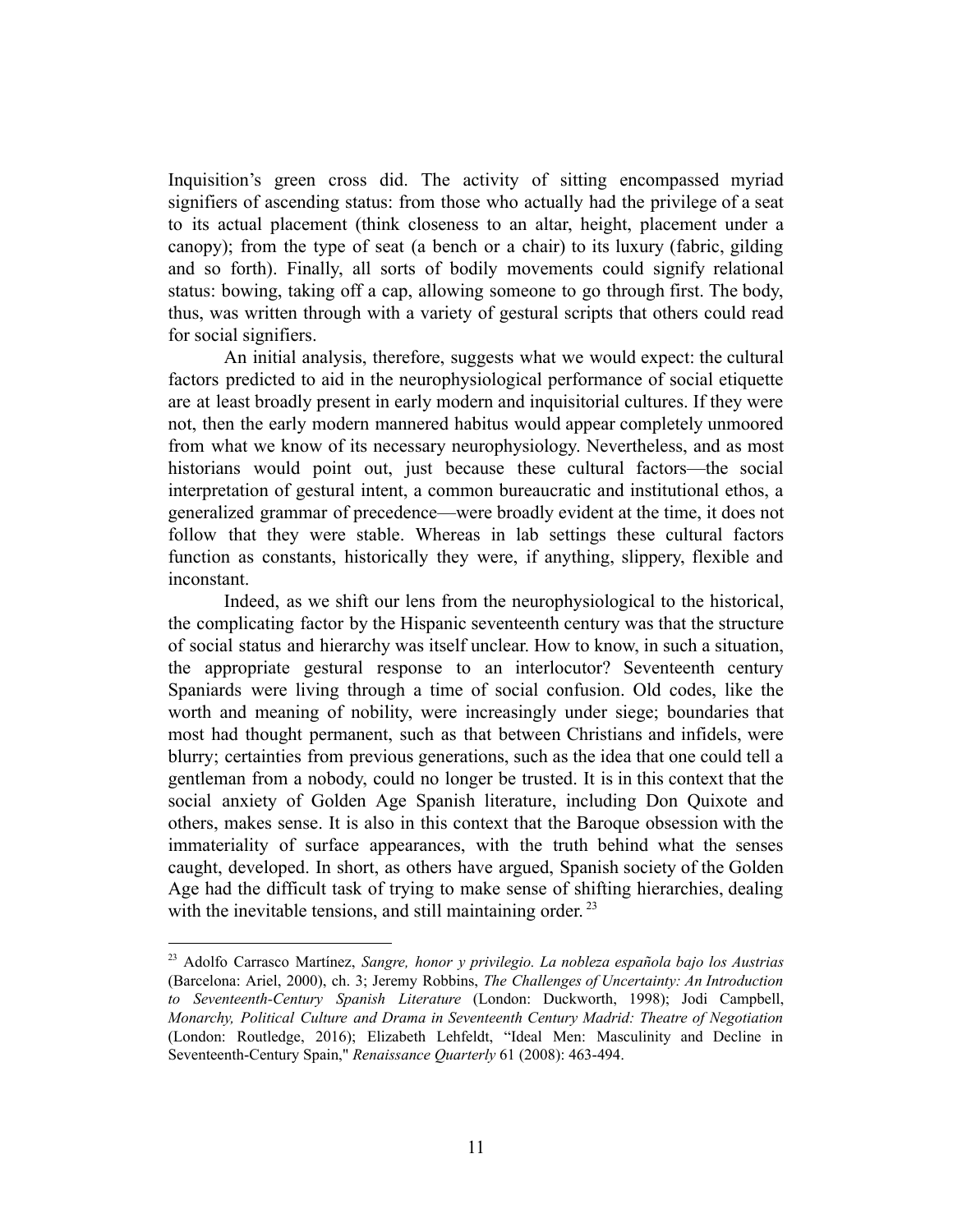This was no easy task and, in terms of etiquette, created innumerable problems. Foremost among them in the eyes of learned commentators was the so-called inflation of courtesies, or the tendency to add ever more intricate flourishes to salutations of rank. This problem rankled many. For instance, Furió Ceriol— one of the minds behind the 1586 law attempting to curb the courtesy flourishes that only cluttered written missives— argued that such a proliferation of extravagant honorifics only served to confuse the proper hierarchy of society, even leading to serious disagreements between friends and within families.<sup>24</sup> While honorific extravagances might seem harmless, they did reveal a broader problem of a society coming to terms with social mobility and the presumed loss of social order. Even the Inquisition was not immune to such trends. Indeed, soon after the 1586 law on the regulations of courtesies was passed, the Supreme Council of the Inquisition sent a circular to all tribunals specifically asking them to apply these regulations when writing missives to the Council.<sup>25</sup>

Likewise, another pressing problem that complicated etiquette for the Inquisition stemmed from the increasing institutional complexity of the early modern era. Just as social norms and hierarchies were becoming muddled as claims to status increased over time, so did the growth of an imperial bureaucracy and the inevitable complexity of lines of authority mean that precedence in matters of etiquette was never clear. Simmering disputes over jurisdiction—so common at this time—often boiled over in conflicts over formal etiquette in public settings. The problem, for everybody involved including inquisitors, was that precedence in such acts was tied to multiple, situational, and opaque sources of power. As Teresa Canet Aparisi argues in her study on the complexities of struggles over precedence in Valencia, the growth in protocol conflicts seemed particularly correlated to increased jurisdictional and institutional complexities.<sup>26</sup> Who should take precedence, and thus own the gestural or positional apparatus that signaled dominance, was not necessarily clear given competing claims for authority.

If the social epistemology neuropsychologists predict is important for the interpretation of others' gestures and the ability to control one's own response effectively was muddled and shifting, so was the very language of gestures that is essential to correctly visualizing them. While, as we have seen, everyone knew which general gestures and postures meant dominance and submission—bowing,

<sup>24</sup> David Lagomarsino, "Furió Ceriol y la 'Pragmática de las cortesías' de 1586," *Estudis. Revista de historia moderna* 8 (1979-80): 87-104.

<sup>&</sup>lt;sup>25</sup> The inquisitorial order regarding courtesies can be found in AHN, Inquisición, libro 497, 216r.

<sup>26</sup> Teresa Canet Aparisi, "Jerarquización de poderes y cuestiones de precedencia en la corte virreinal de Valencia," *Saitabi* 50-51 (2010-2011): 170.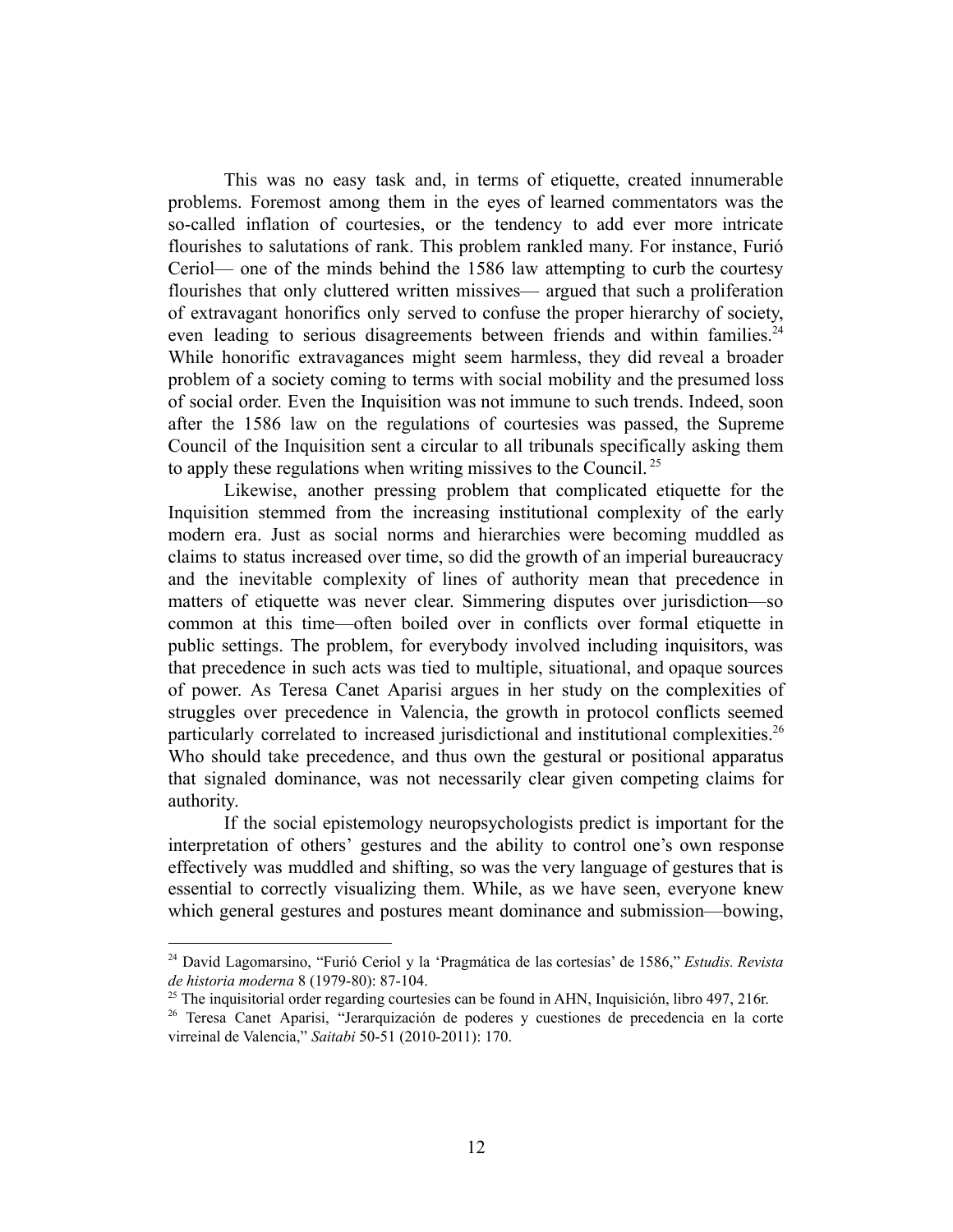distance to a revered object, sitting or not, and so forth—the precise choreography assigned to institutions and persons in public was nowhere near codified. Granted, the early modern period did witness increasing attempts to standardize the etiquette for this or that event. For example, between 1582 and 1604, Nicolás Vergara el Mozo drew a series of sketches meant to outline the expected choreography at public events in the cathedral of Toledo—the most important and wealthiest in all of Spain.<sup>27</sup> Likewise, encounters between Mexican bishops and viceroys also were becoming increasingly standardized.<sup>28</sup> The Inquisition itself participated in this process wholeheartedly. Not only did the seventeenth-century witness an increase in inquisitorial correspondence and preoccupation with the concept and form of ceremonial activities, but one may also consider the report on the ceremonial for the Inquisitor General later in that century which advised his eminence on the minutiae of proper etiquette when receiving guests.<sup>29</sup>

The problems with all this codification, however, remained multiple. First, consider its chronological and geographical limitations. The ceremonial for the Inquisitor General was not written until at least 1660, if not later. Its pages even contained a veiled critique about former Inquisitors General and their etiquette practices. For example, it seems that in 1645 those attending the investiture of Diego Arce de Reinoso did not take off their caps while standing, to which the author quipped, "I do not know the justification for this, because it is odd to remain covered and standing."<sup>30</sup> If anything, such a comment underscores the extent to which the specific bodily choreography of ritual courtesy was changing over time. Also, much of the effort to standardize etiquette seemed to have been effective only close to court: just as Madrid seemed to have enjoyed a clear set of etiquette procedures for the public procession announcing an Edict of Faith, Barcelona, on the other hand, relied on more ad hoc choreographies. And differences could be found, much to the Suprema's chagrin, from locale to locale. 31

The usual claim made to overarching authorities when conflicts arose in these matters was that culprits had introduced novelties into well-established etiquette choreographies. But, as Bethencourt has demonstrated, discourses

<sup>27</sup> Marías, "La memoria de la catedral de Toledo."

<sup>28</sup> Cañeque, *The King's Living Image*; Ramos, *Identity, Ritual, and Power*.

<sup>29</sup> Bethencourt, *La Inquisición en la época* moderna, 335-39; Gómez Roán, "El ceremonial del Inquisidor General."

<sup>&</sup>lt;sup>30</sup> The ceremonial for the Inquisitor General can be found Biblioteca Nacional de España, Mss. 7669, 86v.

<sup>&</sup>lt;sup>31</sup> On the lack of standardization of etiquette beyond Madrid see Bárbara Santiago Medina, "La publicación de edictos como fuente de conflictos: el tribunal de la Inquisición de Barcelona," *Pedralbes* 28 (2008): 720.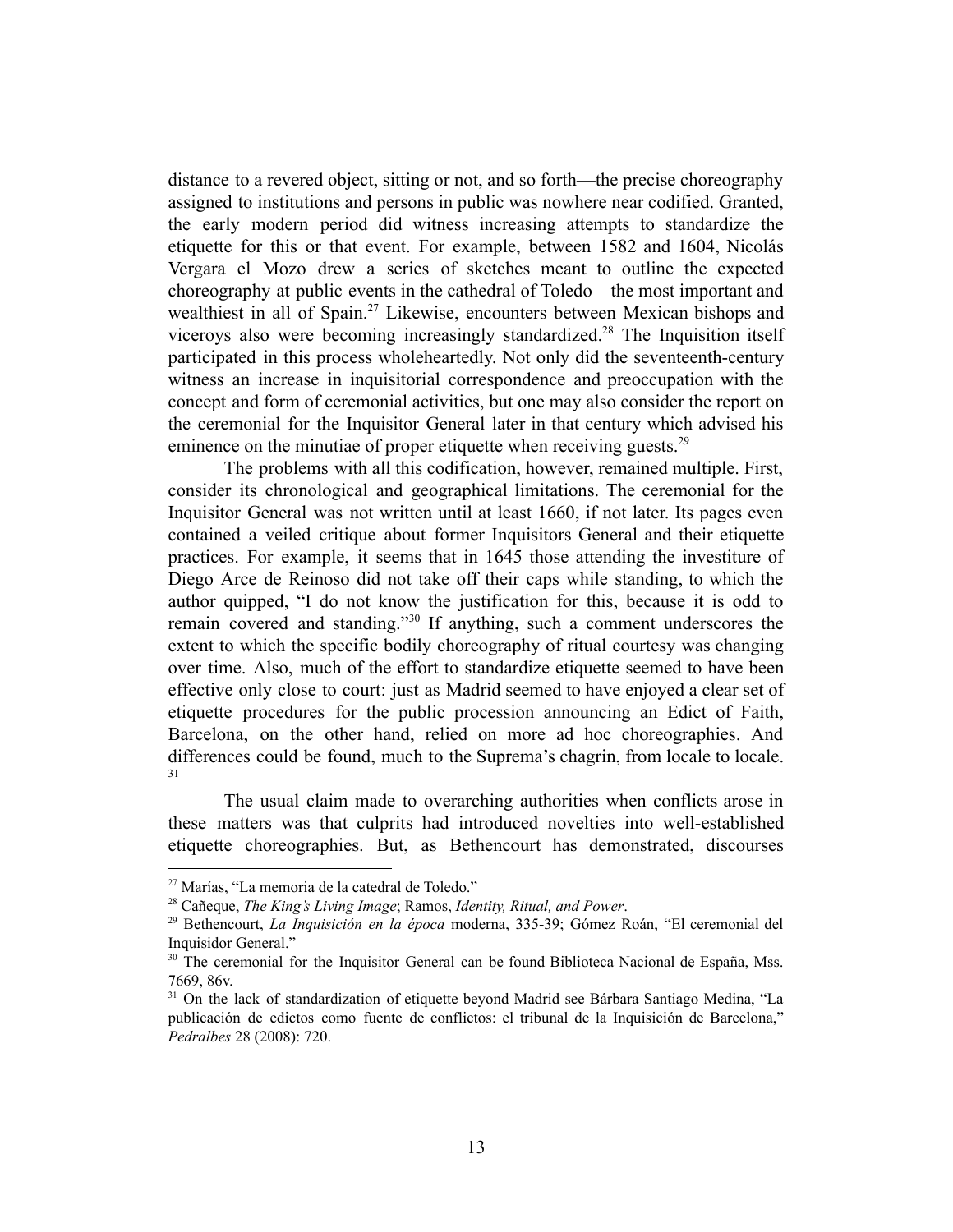around novelty were more rhetorical flourish than established fact. If they existed at all, most codes around etiquette tended to have short histories and were, more often than not, ad-hoc responses to previous conflicts. Thus, the etiquette established for royal burials in 1598 was a response to the serious fight between Seville inquisitors and secular judges during the memorial for the Queen in 1580. Likewise, the second half of the seventeenth century saw multiple attempts to regulate public courtesies between the Mallorca inquisitors and the viceroy precisely because of repeated conflicts. In short, the production of etiquette standards was never systematic and, if anything, reflected the fragility of attempts to silence conflicts that were all too easy to express through public rituals and manners.<sup>32</sup>

Overall, therefore, the expectations in the neurophysiological literature on etiquette gestures—clear gestural codes and social structures—appear eminently muddled in historical context. While this can be expected as we transition from the lab to historical findings, it only underscores the extent to which the early modern mannered habitus managed to work well despite such uncertainties. Indeed, if we circle back to our introductory example of Granada inquisitors and their silent and subtle battle against Chancery judges during the memorial for Queen Isabel in 1678, the remarkable feature remains not just the neurophysiological ease of half bows and not-quite-nods that sent a pointed but ephemeral message, but their effective performance in the midst of contested codes and expectations.

Who had precedence in this case, inquisitors or Chancery judges? The matter was of long-running debate and affected relationships between secular and inquisitorial judges in general throughout the period. Whose authority was closest to that of the monarch: the guardians of the faith or the final interpretative body of the king's law? Both sides had good claims in this regard: even the Council of State to which the matter had been forwarded hemmed and hawed on this issue with a less than clear response. Ultimately, the matter could only lead to disputes because precedence, and thereby the proper lines of authority, had never been fully codified. Such decisions were ad hoc, at best, and often depended on situational concerns. Maybe such confusion over precedence was useful to a crown trying to manage institutional egos that could not but seek ever greater closeness to the center of power: competing claims and conflicts only assured distraction from any possible challenges to monarchical authority. But, regardless

<sup>32</sup> AHN, Inquisición, legajo 4746, no. 8. Bethencourt, *La inquisición en la época moderna*, 136-40, 299.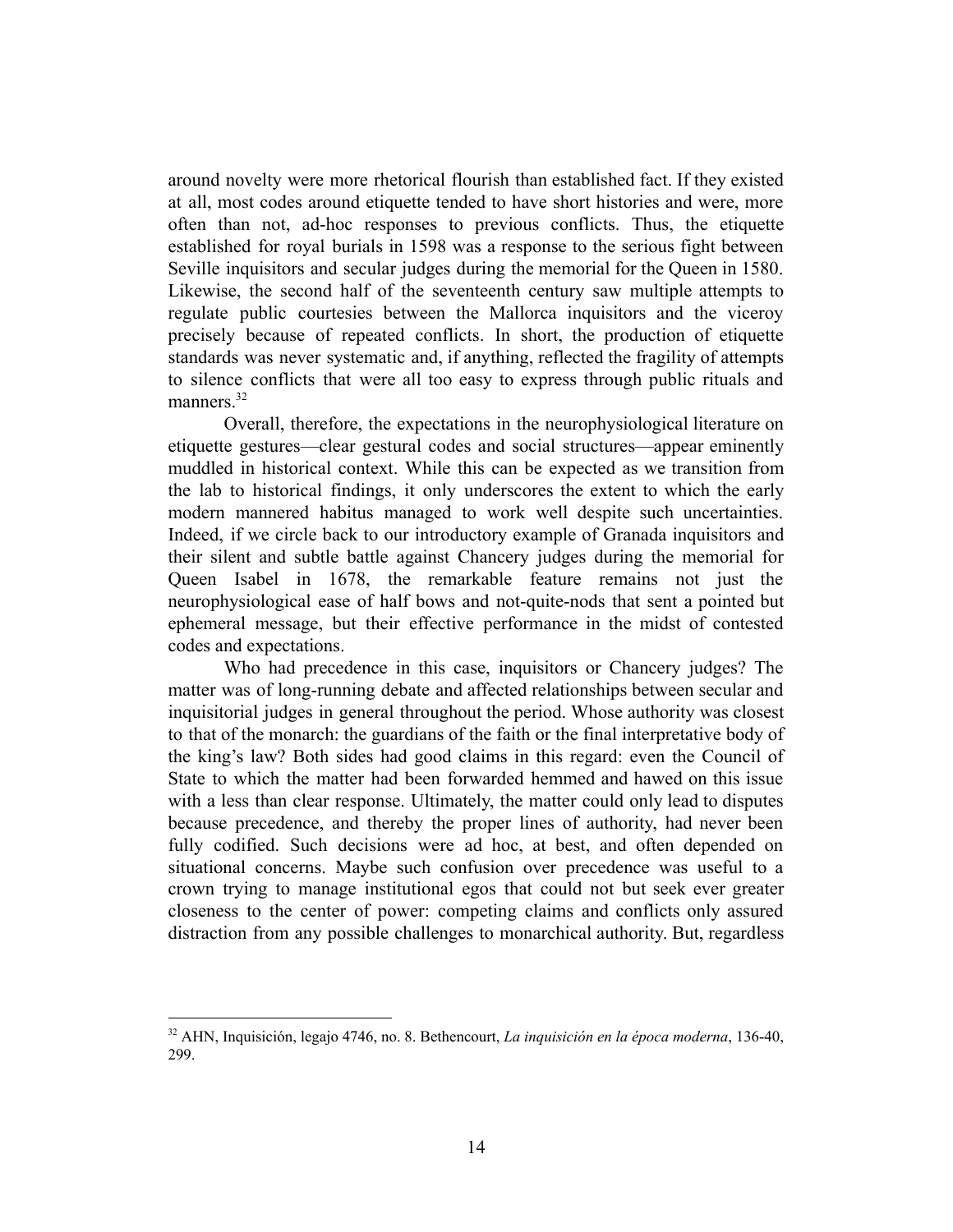of the reasons for such lack of clarity in matters of precedence, this confusion was systemic, sustained, and could only further fuel etiquette conflicts.<sup>33</sup>

The same can be said for the problem of choreographic certainty for the gestures and positions expected of both tribunals. Nobody, not even witnesses as presumably knowledgeable as the cathedral's master of ceremonies, was able to give a clear answer regarding precedents. Although both tribunals presented memos outlining ancient privileges, they actually spoke to their claims of precedence but not the particular way in which the etiquette for the ceremony should be performed. Even those who opined on what, if anything, should be standardized, could only venture partial choreographies and incomplete movements as compromises: half bows and pretend salutes that tried to at once maintain the semblance of superiority for both tribunals while adhering to the minimum standards of courtesy. But, again, such indeterminacy on etiquette choreographies was more common than not and part of an institutional system of power relations that was less organized than expected.<sup>34</sup>

At first glance, such a tension between a well-oiled, effective mannered habitus and the quicksand of organizing institutional and cultural frameworks might seem to run counter to the expected cultural structures necessary for seeing and performing etiquette. After all, haven't studies demonstrated a strong correlation between clear-cut gestural codes and the visual perception of such gestures? Haven't they likewise shown the extent to which a common understanding of the social structures informing any gestural encounter aids in performing etiquette strategically? Such a discrepancy might be more indicative of the unavoidable methodological differences between neuroscience and history than an early modern mannered habitus not anchored in physiological realities. To a historian it is not surprising that the cultural factors predicted to aid neurophysiologically in the perception and motor control central to etiquette appear half-formed: their broad outlines are evident but in a shifting and flexible fashion. This raises interesting questions, therefore, regarding the interaction between brain and culture. Whereas cultural neuroscientists consider vision and motor control as efficient brain adaptations to culture, they are doing so from the epistemological end point. For historians, much more interested in process, we can then add inquiries into how this adaptation played out in contingent and flexible contexts.

<sup>&</sup>lt;sup>33</sup> AHN, Inquisición, legajo 2496, no. 7. On the problem of precedence among various competing institutional interests in the Spanish monarchy, see the report prepared for Philip III that revealed the complexity of such matters as discussed in Leandro Martínez Peñas, "El informe de Fernando Carrillo sobre conflictos de precedencia," *Revista Aequitas* III (2013): 189-219.

<sup>34</sup> AHN, Inquisición, legajo 2496, no. 7.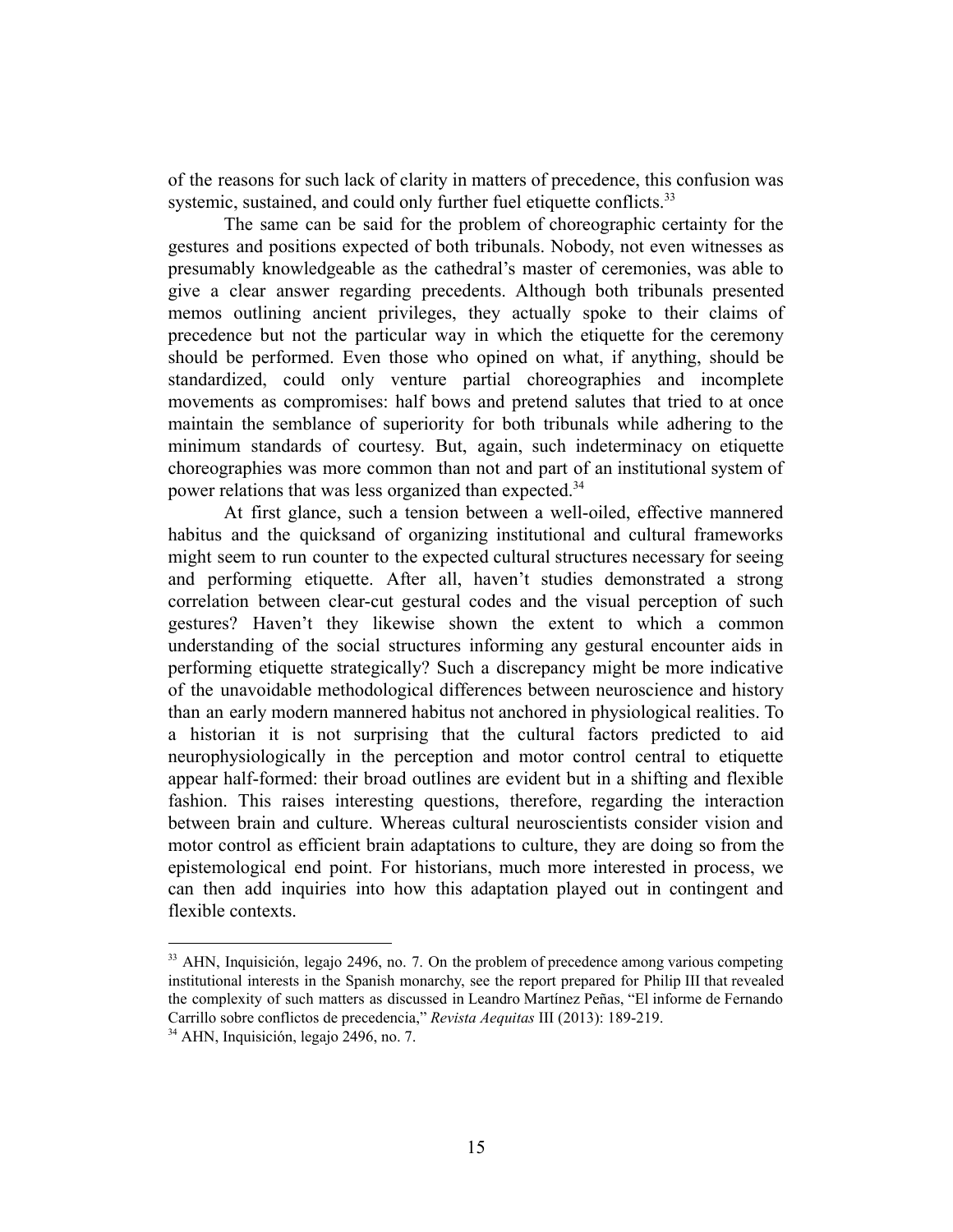And where better to flesh out etiquette in flexible contexts than in its daily performance? Whereas high rituals, such as *autos de fe* and other civic events, certainly do showcase the mannered body, they were by their nature sporadic performances that dotted the calendar. If, as we have seen, inquisitors and their peers were so truly invested in etiquette and its import, then one might expect it to be also deployed in less structured daily contexts: specifically in the tribunal where inquisitors spent most of their time. If the visual perception and motor control of etiquette gestures was working so well in public events despite ever-shifting epistemological peculiarities, then it would be worthwhile to explore these neurophysiological processes in the more granular detail of their daily practice.

Consider, therefore, visual perception and its apparent neurophysiological connection to clear gestural codes. In the daily work of inquisitors, we can see that, whereas etiquette gestures and social expectations were indeed shifting and unpredictable, judges still managed to interpret and notice subtleties, however uncodified and malleable, that spoke to precedence and therefore mattered to them. Reasons for this success were multiple. First, as part of their work as judges, inquisitors were effectively trained to focus on gestures. After all, everyone knew of the cunning malice and dissembling of heretics. As Francisco Peña argued, in his widely-read edition and commentary of Eymeric's medieval manual for inquisitors, "in the way of asking questions, the inquisitor will be very careful in not giving [the heretic] material for trickery (...) Heretics are very astute in hiding their errors, they pretend sanctity and cry fake tears that may soften even the most rigorous of judges."<sup>35</sup>

As such, inquisitors were often attentive to the gestures and expressions that signaled falsehood. As one Valencian inquisitor argued in 1682, "from what one [witness] and the other says, truth can be ferreted, and paying attention to the face and the way of responding to questions, the judge can easily make a decision."<sup>36</sup> Such confidence was at least, partly, reflected by inquisitor Zambrana y Bolaños who in 1679 had the difficult task of discerning between the competing testimonies of four Madrid prisoners suspected of sullying a crucifix. Although the main culprit of the four, a certain Espinosa, had seriously implicated the other three, when Zambrana interrogated the supposed accomplices, he assessed that, "by their facial expressions they were not guilty of this." He further suggested, "I was more persuaded of this, seeing the fearful shaking and variability in

<sup>35</sup> Nicolau Eymeric, *Manual de inquisidores,* ed. Francisco de Peña, trans. José Marchena (Montpellier: Imp. de F. Aviñon 1821), 17.

<sup>36</sup> AHN, Inquisición, legajo 561, no. 2.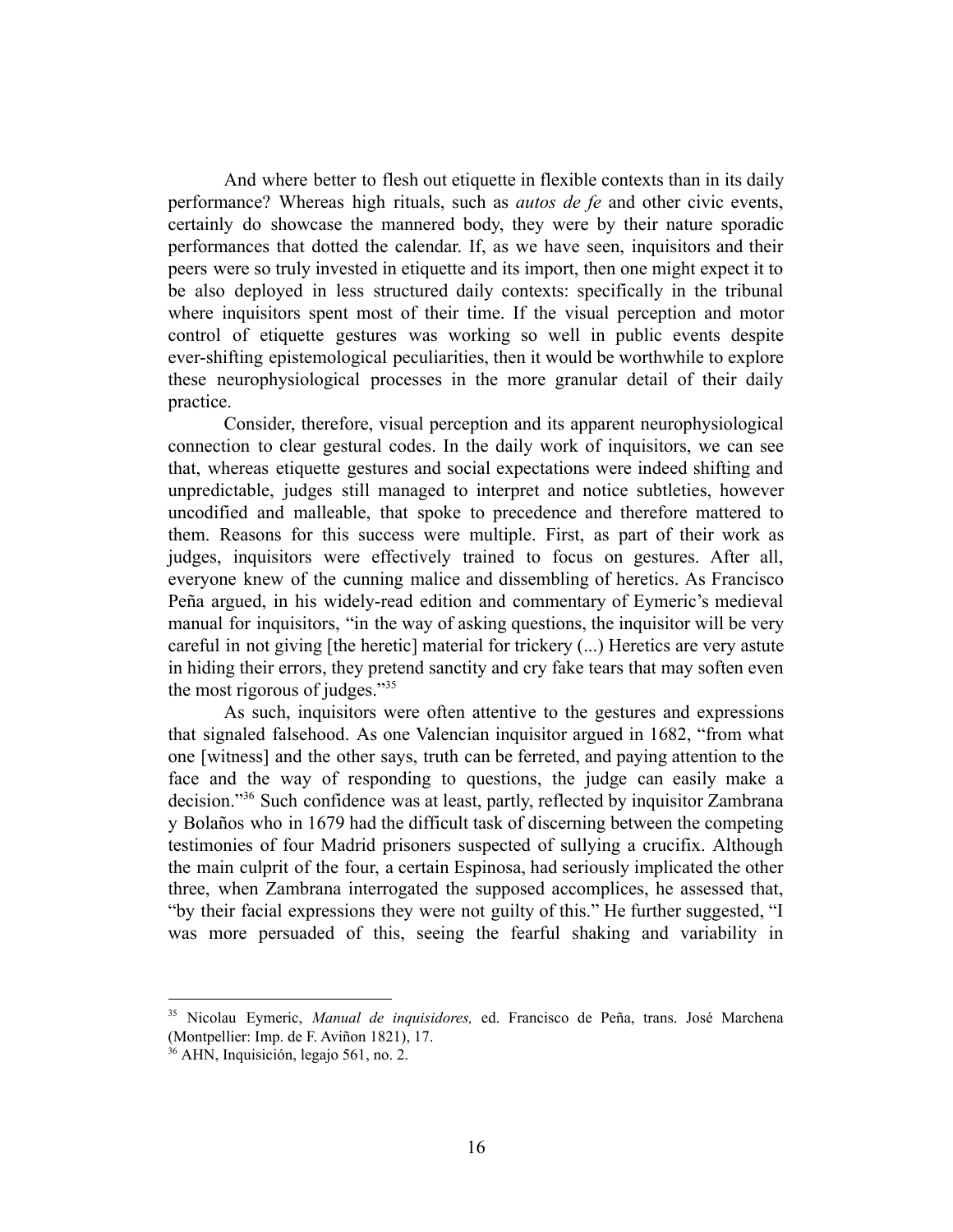[Espinosa's] depositions."<sup>37</sup> Through attention to behavioral cues, inquisitors often sought to determine the veracity of testimony. Inquisitorial attention to the bodies—gestures and movements—of defendants has been well documented and formed an obvious part of their perceptual apparatus.<sup>38</sup> Although not directly tied to a mannered habitus, the practiced visual attention to gestures of deceit involved similar neurophysiological processes to those required for noticing gestures of etiquette. In short, in their work as judges, inquisitors honed visual skills neuro-adjacent to those required for perceiving bodily precedence.

That inquisitors also employed their visual know-how precisely on matters of courtesy within trial is also evident. While the scholarly attention paid to questions and gestures of precedence in inquisitorial trials is scant, the choreography and practice of etiquette as reflective of status mattered to judges. After all, in a society so imbued with concerns over status, the very staging of the trial reflected precedence. Inquisitors lorded over defendants, not just by virtue of their effective judicial power but also in the way bodies, gestures and choreographies simulated status. Nowhere was the loss of freedom most keen to defendants first brought before inquisitorial power than in the all-too-evident shattering of whatever status they might have enjoyed outside the tribunal. Thus, defendants would have faced judges seated in richly-decorated high-backed chairs under a canopy bearing the inquisitorial and royal arms that signified their precedence and gave legitimacy to the proceedings.<sup>39</sup> Prisoners, on the other hand, would have to make do with a mere stool.<sup>40</sup>

That such bodily precedence mattered a great deal is evident from inquisitorial correspondence on the matter. In 1561, a question arose as to whether Toledo inquisitors were improperly granting precedence privileges, such as a high-backed chair, to important defendants. The judges' response that this had only been done exceptionally (such as in a case against a Valladolid abbot) when a stool could not be found seems to have been borne out later.<sup>41</sup> Indeed, by 1644 when Jerónimo de Villanueva, secretary to the monarch and brother to the

<sup>&</sup>lt;sup>37</sup> The Zambrana quote can be found in the following letter, AHN, Inquisición, legajo 2498, no. 1, June 8, 1680.

<sup>&</sup>lt;sup>38</sup> Andrew Keitt, "The Miraculous Body of Evidence: Visionary Experience, Medical Discourse, and the Inquisition in Seventeenth-century Spain." *The Sixteenth century journal* (2005): 77-96.

<sup>&</sup>lt;sup>39</sup> See for example, a 1640 inventory of the hearing chamber in Toledo's inquisitorial tribunal in AHN, Inquisición, legajo 2104, no. 15. Inquisitors' high-backed chairs were covered in crimson velvet and had gilded nails and gold thread. The canopy, which was adorned with the royal and inquisitorial arms, was made with red damask and velvet.

<sup>40</sup> As per regulations in Gaspar Isidro de Argüello, ed., *Instrucciones del Santo Oficio de la Inquisición, sumariamente, antiguas, y nuevas* (Madrid: Imprenta Real, 1630), 20.

 $41$  AHN, Inquisición, legajo 2104, no. 1, f. 88r-v.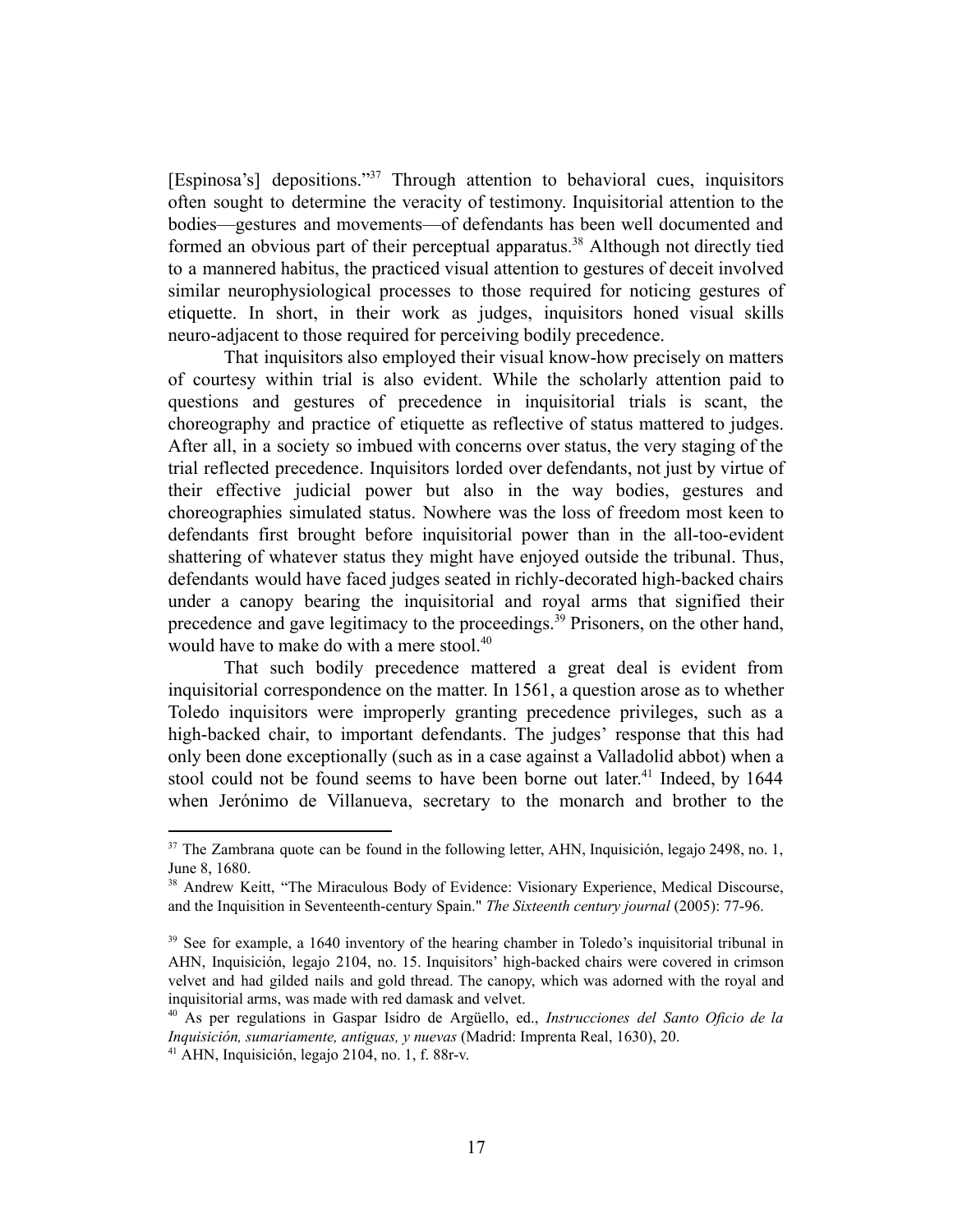Marquis of Villalba, was arrested for complicity in the infamous case involving the nuns of San Plácido in Madrid, he was given a stool just like anybody else. The issue was not unimportant: Villanueva seems to have been thinking about this since his arrest as, on the journey to Toledo's secret jails, he asked the accompanying inquisitorial officials whether gentlemen like himself were afforded the privilege of a high-backed chair.<sup>42</sup>

Even more crucially to the question of gestural etiquette, Villanueva likewise seems to have irked inquisitorial sensibilities with too-presumptuous of a bodily disposition. Indeed, a 1644 external *visita* (external review) specifically inquired whether Villanueva had strayed too far in his indecorous manner during trial: apparently not only did he often inappropriately raise his voice during hearings, but he would even "raise his hand or make other gestures moved by natural passion."<sup>43</sup> While such affronts to the relative standing expected between defendant and judge did not last long, the raised hand and the generally indecorous gestures are interesting in terms of visual perception. Here we have no specific gestural code being broken, no detailed etiquette being challenged, but rather an all-too-obvious sense to the inquisitors present that Villanueva had overstepped the bounds of expected decorum. In short, though unpredictable and certainly uncodified, inquisitors knew when a defendant's gesture had gone too far.

This general sensory attunement to gestural breaches of etiquette in trial—no matter if uncodified—speaks not only to inquisitorial daily care to such matters, but also to the inherent flexibility in their interpretive understanding of gestures of affront. Consider likewise the case of a hapless young converso tried in 1635 in the Lima tribunal: Manuel Enríquez who, though showing signs of evident madness, required many years for such a finding to be made. In fact, inquisitor Mañozca, who presided the hearings for much of his initial trial, honed in on Enríquez's uncontrolled gestures and body movements as evidence of not only feigned madness but also disrespect. When Enríquez rolled on the floor of the hearing chamber, Mañozca told him in no uncertain terms to stop such ridiculous behavior: months later, the prosecutor not only charged him with faking madness to delay proceedings but specifically referred to the "manifest contempt of court" in his gestures and behavior.<sup>44</sup> While the issue of legal madness was

 $42$  AHN, Inquisición, libro 297, ff 31r-32r. For more on his case, including the complicated politics around it, see Carlos Puyol Buil, *Inquisición y política en el reinado de Felipe IV. Los procesos de Jerónimo de Villanueva y las monjas de San Plácido, 1628-1660* (Madrid: Consejo Superior de Investigaciones Científicas, 1993).

<sup>43</sup> AHN, Inquisición, legajo 2103, no. 2

<sup>&</sup>lt;sup>44</sup> AHN, Inquisicion, legajo 1647, no. 11.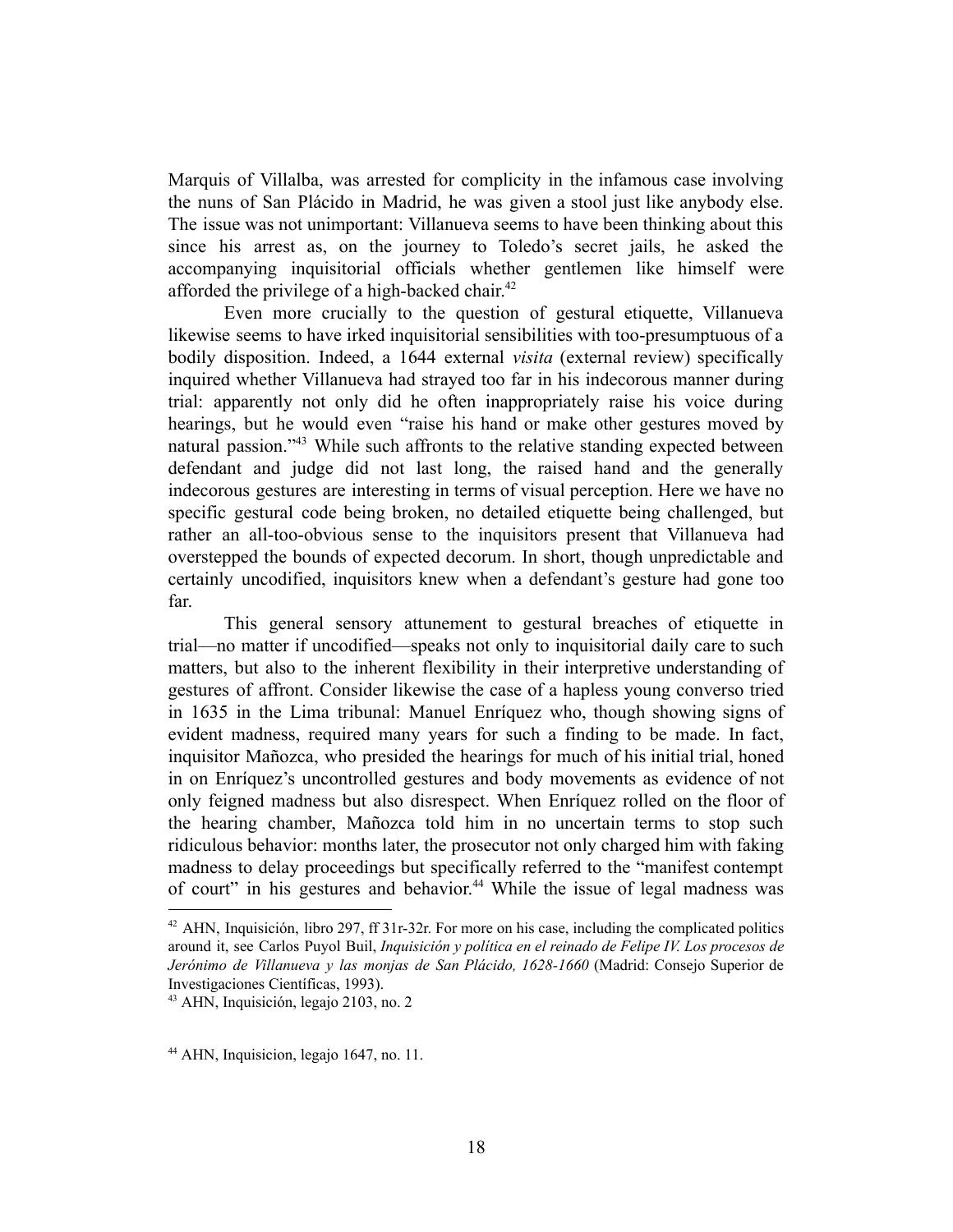complex and spoke to legal fears of heretical trickery, it still bears emphasizing that in a context where inquisitorial tribunals lacked formal codes of trial etiquette, rather relying on a general understanding of precedence, judges immediately saw and understood imprecise gestural and bodily affronts to their status and legitimacy.<sup>45</sup>

Even more importantly to this practiced visual interpretation of etiquette gestures, no matter how uncodified, is that such sensory performances permeated tribunal life well beyond trial. That is, not only were judges ready to notice defendants' breaches of gestural decorum, but such questions affected relationships between inquisitors themselves and their staff. This was particularly the case during overt conflicts and display of unseemly inquisitorial anger. Thus, in 1646, Antonio Sevillano, a newly-arrived notary to Toledo, found that inquisitor Porres expressed his personal dislike towards him through the control of gestural etiquette: not only did the inquisitor expect him to present various letters he carried together with outside petitioners but, while they were read, he was made to stand and take off his hat. When, in the midst of a trial, Sevillano alerted inquisitor Porres to a procedural mistake, not only did the judge curtly tell him to continue and to just focus on writing but, much to everyone's surprise, he just stood up and walked out of the hearing.<sup>46</sup> Likewise, when inquisitor Pintor, who manned the Sardinia tribunal in the early seventeenth century, became incensed at the lack of specific funds reported by the receptor, the indecorous movement of "getting up a little bit from his chair" was rightly noted as a gestural context for his fury. Not surprisingly, an external *visita* resulted in charges against this outburst.<sup>47</sup> In short, while tribunal etiquette was flexible in its lack of codification it was nonetheless unforgiving because gestures and movements were read in the context of institutional and social expectations.

While it might seem rather mundane that inquisitors could easily interpret gestural breaches of etiquette when performed in trials and procedural hearings, these daily courtroom practices in the midst of uncertain codes of precedence reveal much about the way historical cultures and neurophysiology interact. Whereas for a neuroscientist a common and clear gestural language appears as a pre-condition for a visual adaptation to an etiquette context, in historical time both

<sup>45</sup> On insanity and the Inquisition see María Cristina Sacristán, *Locura e Inquisición en Nueva España, 1571–1750* (México: Fondo de Cultura Económica, 1992); Hélène Tropé, "Inquisición y locura en la España de los siglos XVI y XVII," *Bulletin of Spanish Studies* 87, no. 8 (2010): 57-79; Sara Tilghman Nalle, *Mad for God: Bartolomé Sánchez, the Secret Messiah of Cardenete* (Charlottesville: University Press of Virginia, 2001).

<sup>46</sup> AHN, Inquisición, legajo 2103, no. 2

<sup>47</sup> "… El dicho inquisidor se encendió en cólera, y levantándose un poco de le silla le dijo con alguna furia que él lo debía de buscar, aunque no quisiese." AHN, Inquisición, legajo1631, no. 2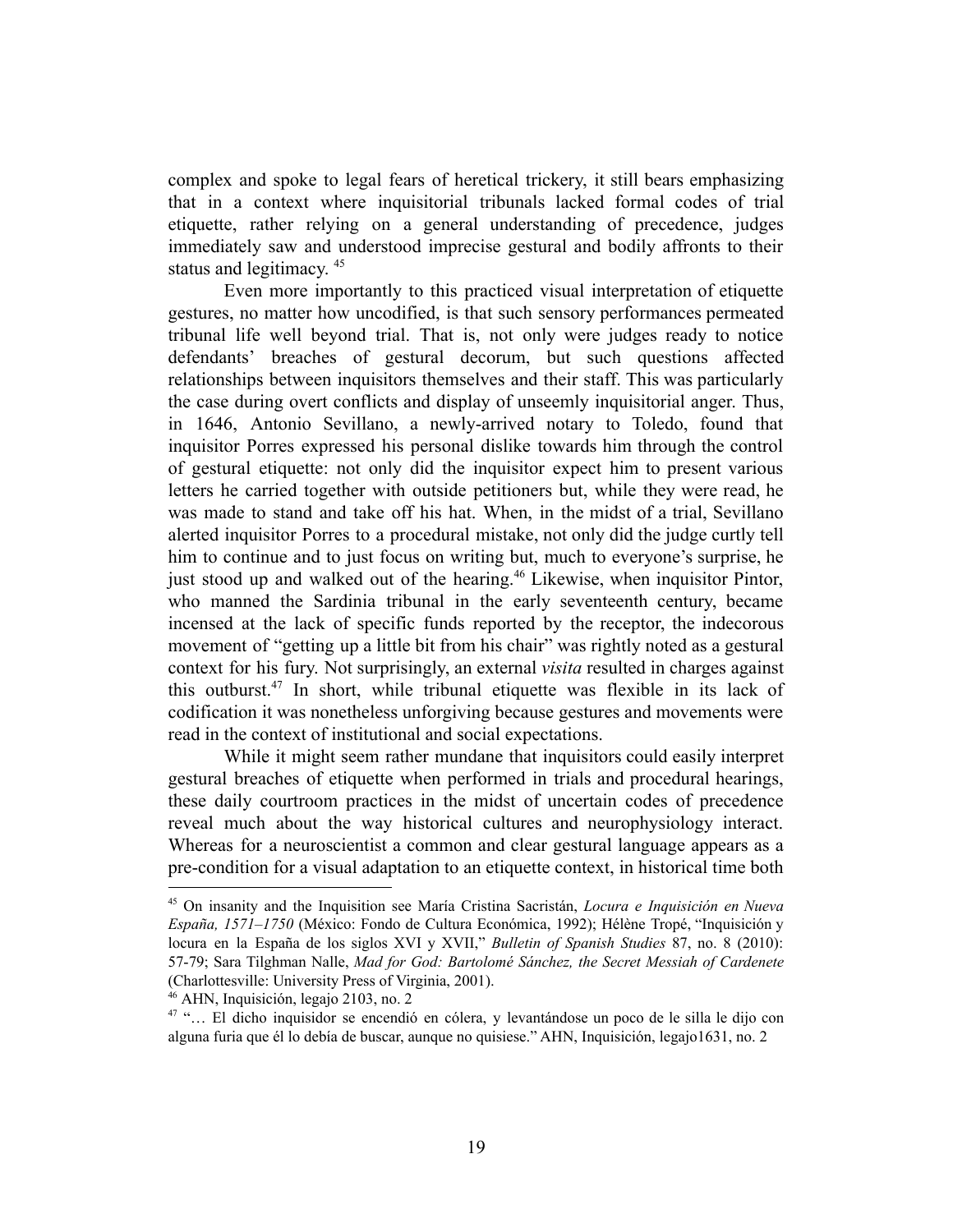the gestural code and its perception appear to be produced almost simultaneously. Inquisitor Pintor's impulse to slightly get up from his chair broke no code. Rather his minute, if harsh movement at once became undignified and was read by others as such when it was coupled with his anger.<sup>48</sup> No code or clear general etiquette language could ever reflect this impasse—it was too ephemeral and tied to the specifics of the inquisitorial outburst. Uncodifiable as such a gesture was, however, beneath a broad, often inchoate, grammar of precedence and in the midst of contested, fraught inter-personal situations, we can observe specific, contingent sentences of this etiquette language being performed, read and categorized simultaneously. In short, the cultural and the neurophysiological elements of seeing etiquette seem to emerge simultaneously through interrelated, creative processes.

That perceiving gestures of precedence could work flexibly in the midst of uncertainties about this or that specific code or etiquette prescription also presaged success for the other side of the mannered habitus: performing gestures in a socially effective manner. And, just as we saw with visual perception, iterative and neuro-adjacent judicial practices probably helped to hone such skills as well. After all, inquisitorial demeanor during trial was highly performative and required exquisite control of facial gestures and body movements: if heretics were presumed to lie, then inquisitors would have to avail themselves of all tools, including corporeal, to enjoin confession.<sup>49</sup> Judges were, therefore, advised to ruffle slowly through a stack of papers to make defendants believe substantial evidence against them existed.<sup>50</sup> Likewise, of special import to such a judicial dissembling was the control of facial expressions. Indeed, inquisitors expected to keep a neutral facial disposition—no matter the subterranean roil of emotions they might be experiencing. As the 1653 external reviewer of the Logroño tribunal exclaimed, upon charging inquisitors with having displayed too much anger against two defendants, "judges must always control themselves, so that their feelings will not be reflected even in their facial expressions."<sup>51</sup>

<sup>&</sup>lt;sup>48</sup> Inquisitors were expected to maintain a serene mask of equanimity, both during trial itself (as discussed by Peña in his reading of Eymeric, *Manual de inquisidores*, p. 20) and when interacting with each other and staff. See Argüello's seventeenth-century *Instrucciones* available in Juan Carlos Domínguez Nafría, "La 'copilación' de las instrucciones inquisitoriales de Gaspar Isidro de Argüello," *Revista de la Inquisición* 12 (2006): 208 where they were urged to keep any differences or conflicts secret.

<sup>50</sup> *Ibid*., 21 <sup>49</sup> As Eymeric and his Spanish commentator, Peña, argued, the trickery of heretics required inquisitors' own response in kind. Eymeric, *Manual de inquisidores*, 21-24.

<sup>51</sup> "… pues siempre deben los jueces ajustarse de manera que ni aun en el semblante se descubra su sentimiento." AHN, Inquisición, legajo 1684, no. 2.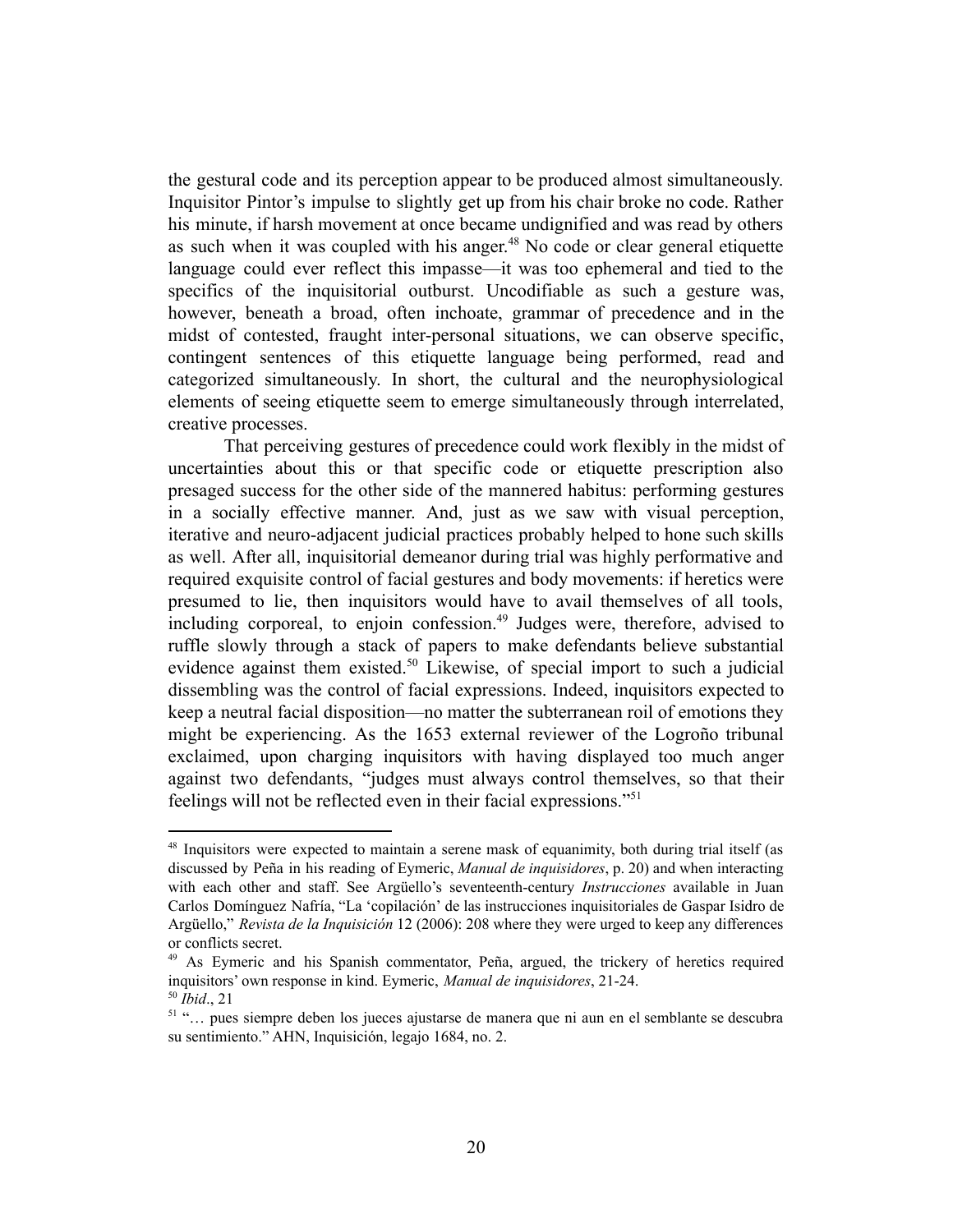Just as inquisitors likely had good practice at basic gestural and facial control, so did trial hone the crucial element neuroscientists predict to aid in the motor performance of etiquette gestures: understanding others' social intent, or mentalizing. The very nature of inquisitorial work—in particular the focus on confession as fully probative of crime—necessitated a keen sense of a defendant's mind. Because it was so important, inquisitors relied on a series of techniques meant to read, prod, pressure and, eventually, bring a defendant to confession. Much can be made of torture as the ultimate tool in the judicial arsenal but, in fact, it was only applied as a tactic of last resort and required certain legal prerequisites.<sup>52</sup> Before arriving at that point, inquisitors relied on other tactics—psychological pressure, feigned friendliness, suggestion, trickery—that, while common to modern investigative interrogations and processes, nevertheless required adroitness at reading defendants' mental states. How to prime a defendant for confession? At what point was the defendant ready? What type of confessional mode to use? Answers to any of these questions required a good sense of the defendant's state of mind and precise timing.<sup>53</sup>

Reading inquisitorial trials one notices the long stretches of hearings in which inquisitorial intervention sticks to formulaic questions and pronouncements. It is striking therefore, when this or that judge decides to ask a pointed question, to demonstrate empathy, or to threaten a defendant to obtain, finally, a confession. Thus, in 1640 Toledo inquisitor Santos de San Pedro waited months in relatively uneventful hearings with Juan de Llanos, who denied the blasphemy of which he had been accused. But, after a conscious lengthening of the trial to let Llanos stew in the secret jails (a common technique since the Middle Ages), Santos de San Pedro obviously reached that pivotal moment when his reading of Llanos' mindset told him he was about to crack. Thus, in a hearing detailing the Publications of Witnesses, San Pedro's question about the inherent logical impossibility of Llanos' statement and the implication of potential heresy were he to continue denying his blasphemy, finally led the defendant to admit

<sup>52</sup> On torture in the Spanish Inquisition see Henry Charles Lea, *A History of the Inquisition of Spain*, Vol. 3 (New York: Macmillan, 1906-07), ch. 7; Kamen, *The Spanish Inquisition*, 238-42; Nauhcatzin Tonatiuh Bravo Aguilar, "El Santo Oficio de la Inquisición en España: una aproximación a la tortura y autoincriminación en su procedimiento," *Anuario Mexicano de Historia del Derecho* 16 (2004): 89-114.

 $53$  As Peña stated in his edition of Eymeric's inquisitorial manual, "to these tricks [by heretics], the inquisitor will respond with others, paying the heretics with the same coin." Eymeric, ed. Peña, *Manual de inquisidores,* 19. On inquisitorial pressures to confess see James Given, "The Inquisitors of Languedoc and the Medieval Technology of Power," *The American Historical Review* 94 (1989): 336-80.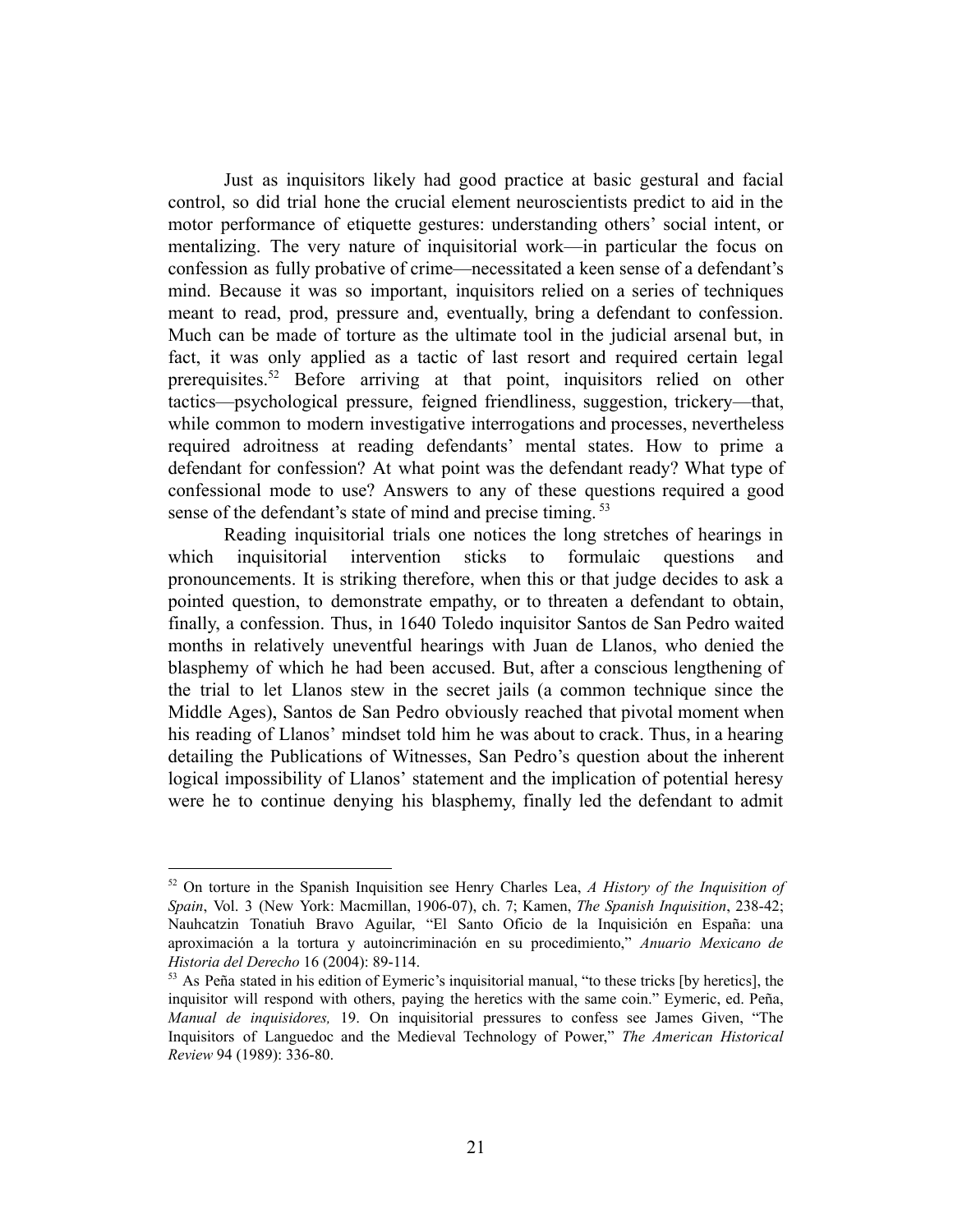guilt—after that, his confession continued sheepishly and without the bravado he had so long exhibited.<sup>54</sup>

The same can be said for the 1638 Toledo case against Blanca Lopez for judaizing. Unlike in Llanos's trial, inquisitor Santos de San Pedro got nowhere in the hearings he held with the defendant through that fall. After more than a year, when new charges were added, another inquisitor, Baltasar de Oyanguren took over the case. It is likely that Oyanguren had an informal talk with Blanca right after a March 1640 hearing where she remained *negativa,* for but three days later, she requested a hearing in which she fully confessed, exceptionally adding that "since this second accusation was brought against her in front of the lord inquisitor Don Baltasar, who was like an angel to her with the reasons he gave her, she has felt like confessing the truth."<sup>55</sup> That the too-lengthy imprisonment might have finally broken Blanca is quite likely. But, Oyanguren's role should not be underestimated: something transpired in their conversations that not only convinced Blanca to finally confess, but to do so with such a rare interpolation of gratitude towards the judge. Ultimately, so crucial to inquisitorial jurisprudence was confession, that judges were obviously attentive to defendants' state of mind, to their sensibility reaching that point where an experienced inquisitor needed just one interaction to release a confessional torrent.

Not only did inquisitors focus on confession in its strictly legal sense, but also in its penitential context. After all, the Inquisition's goal was not merely to punish heresy but to reconcile wayward Christians with the church, to reform their wicked ways and thus salvage the Christian community.<sup>56</sup> In this too, inquisitors required precise attention to a prisoner's state of mind. For example, it was not unheard of to have last-minute hearings just before, or even during, an *auto de fe* with a finally-repentant heretic. Although this would not cancel punishment, it might lessen the penitence afforded to the prisoner—but only if sincere. After all, even the most obstinate of heretics might feign repentance when faced with the prospect of a fiery death. In the 1680 Madrid *auto de fe*, for instance, inquisitor Zambrana y Bolaños set up a process on the night previous to the *auto* meant to find any last-minute sincere conversions. Not only were prisoners afforded confessors and snacks in the makeshift jailhouse built by the

<sup>54</sup> AHN, Inquisición, legajo 39, no. 45.

<sup>55</sup> "… Desde que se le puso la segunda acusación presente el señor inquisidor don Baltasar que fue un ángel para ella con las razones que la dijo a tenido ánimo de confesar la verdad." AHN, Inquisición, legajo 160, no. 3

<sup>56</sup> See Christine Caldwell Ames, "Does Inquisition Belong to Religious History," *The American Historical Review* 110, no, 1 (February 2005): 11-37 on the confessional nature of inquisitorial work.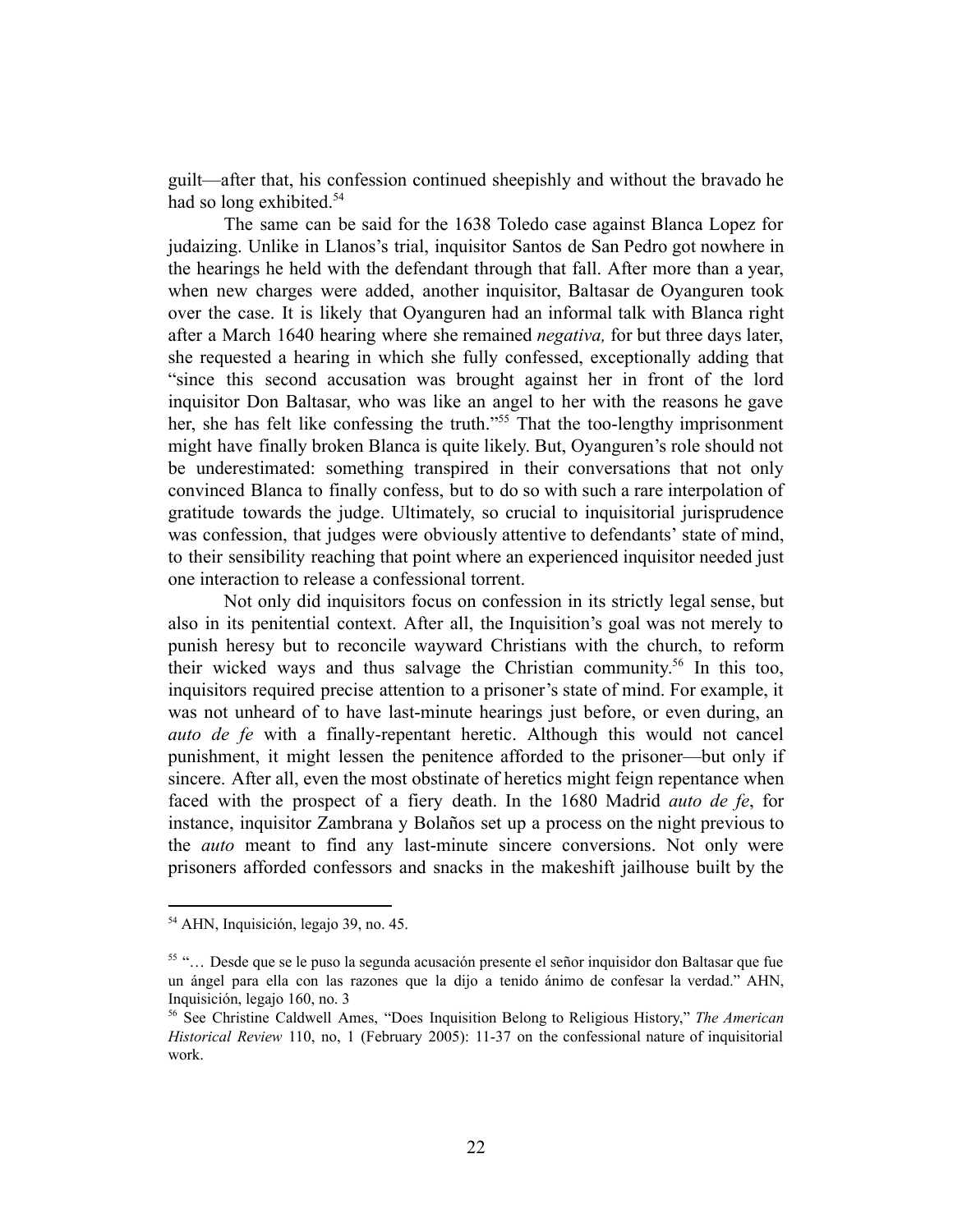main stage, but they were also specifically visited by the inquisitor. In fact, Zambrana y Bolaños ended up holding two overnight hearings with newly-repentant prisoners.<sup>57</sup> The inquisitorial office, then, necessitated particular attention to others' mindsets. Not only did inquisitors need to weed truth from lie, but they also required a sharp sense of the psychological condition of prisoners to extract confessions as well as determine the degree of repentance many claimed.

In a way, just as we saw with the judicial practice of reading defendant gestures, although seeking to understand the state of mind of a presumed heretic was not necessarily tied to the social concerns important to the motor control of etiquette gestures, such daily iterative practices honed the mentalizing skills that would allow inquisitors to succeed when it came to understanding social intent in etiquette contexts. And, likewise, just as perceiving gestures mattered to inquisitors in daily tribunal life, so did performing the appropriate mannered gesture, even if uncertain, make a difference to inquisitorial relations with other staff. A good example of the application of mentalizing—a social epistemology—in the motor production of gestures is the controversy that plagued the Toledo tribunal around proper inquisitorial courtesies to the notaries with whom they worked. Of particular ongoing interest was the question of the removal of the inquisitorial cap: mixed messages abounded, especially through seventeenth-century anxieties over the issue. Whereas judges were expected to remove their caps—a sign of judicial authority and legitimacy—in hearings that included the ordinary, should such a courtesy be extended to notarial staff? Repeated internal inquisitorial legislation prohibiting such a courtesy – 1618, 1622, 1633—highlights its contentiousness and suggests its inefficacy in the face of social realities in local tribunals. This was precisely the problem with Toledo inquisitors in 1640 who were charged by the *visitador* (external reviewer) of improperly removing their caps in response to notarial courtesies.<sup>58</sup>

While the quick motor choice of removing a cap might seem obvious and automatic for an inquisitor encountering a notary doing likewise, the performance of this courtesy was fraught with strategic calculations and speaks to inquisitorial social epistemologies. First, the question of whether inquisitors should perform a formal courtesy to notaries and the meaning of such gestures was, despite ongoing legislation on the matter, not settled in daily practice. When asked about such practices, inquisitor Santos de San Pedro merely responded that, if such courtesies were being performed they did not detract from the power and legitimacy of inquisitors, after all the social prestige embedded in a courtesy accrued to he who

<sup>57</sup> For the last-minute conversions in 1680 see Olmo, *Auto general de fe*, 93-94.

<sup>58</sup> AHN, Inquisición, Legajo 2103, no. 1.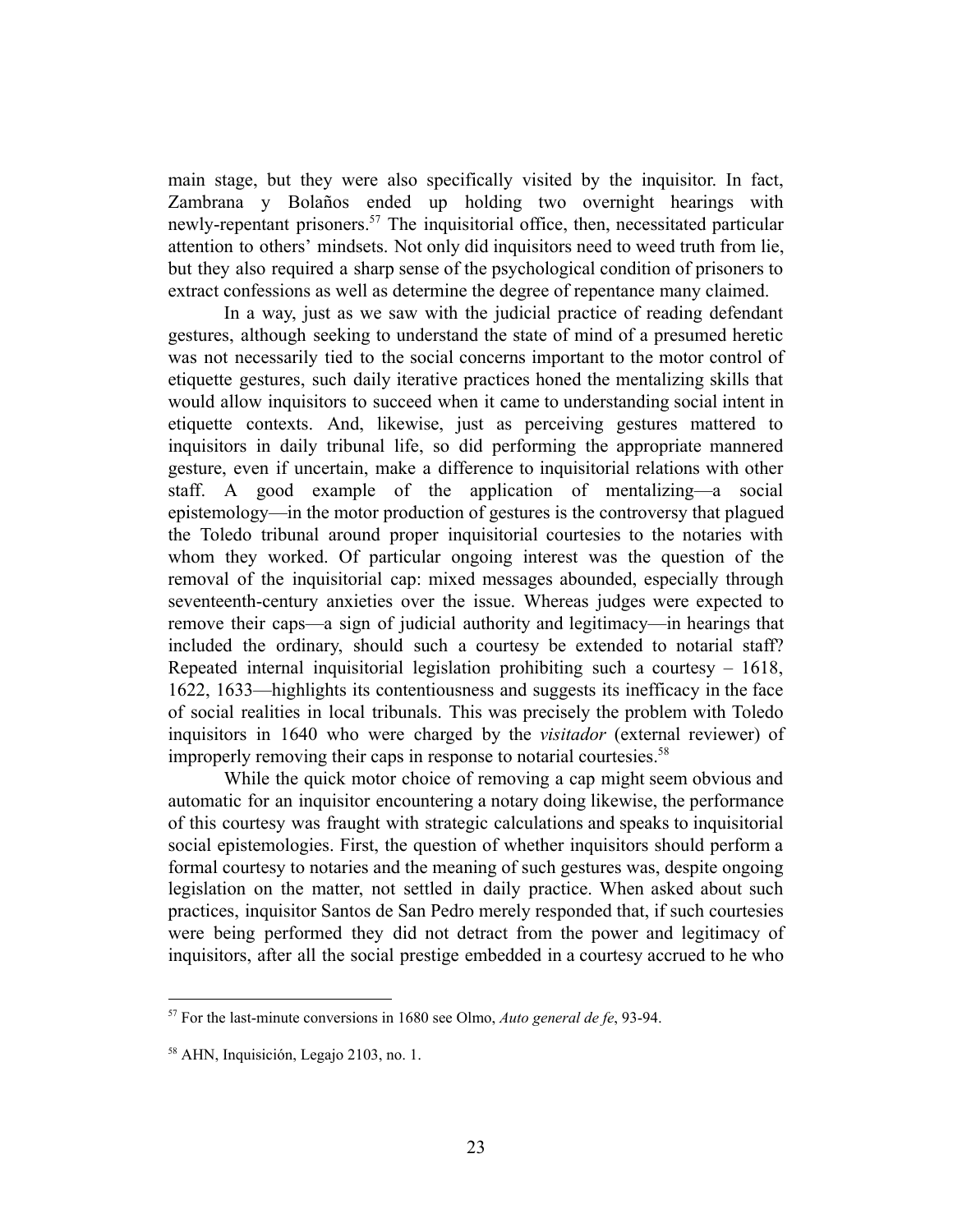offered it, not the receiving end.<sup>59</sup> As much as such a response irked the *visitador* who saw it as flippant, the conscious choice to engage in courtesy towards notaries was embedded in the social realities of Toledo.

While in an idealized tribunal hierarchy inquisitors obviously lorded over notaries, working in a small city like Toledo meant more complex social calculations. Although all three inquisitors (Cienfuegos, Santos de San Pedro, and Oyanguren) hailed from upwardly mobile families, the accelerating tendency in Toledo for local oligarchs to entrench themselves in institutions of influence meant they were not just working with run-of-the-mill notaries but, often, representatives from powerful clans who had joined inquisitorial ranks in a competitive race to hoard honorifics.<sup>60</sup> Take the following notaries with whom these inquisitors worked: Párraga y Vargas was a member of the Order of Calatrava and had accumulated multiple other honorifics; Fernández de Mesa hailed from a powerful family of aldermen in the city; Lira Sotomayor was not only an *hijodalgo* (petty noble) and member of the Order of Santiago, but would also eventually ascend to *regidor* (councilman) of Toledo.<sup>61</sup> In such a context of rapidly-changing social realities, glacial expectations around inquisitorial and staff courtesies made little sense: although technically subordinates, these men provided crucial connections to power brokers and social influence in a local society which inquisitors could not escape beyond the tribunal walls.

Ultimately, given the weight of urban hierarchies, influence and relationships, the calculus inherent to the performance of courtesies inside the tribunal was dynamic. That everyone knew of such broader forces and could thus pull on this etiquette thread when needed is apparent from the complaint that

<sup>59</sup> *Ibid.*

<sup>60</sup> The seminal work on the increasing power of Toledo's oligarchy is José Aranda Pérez, *Poder y poderes en la ciudad de Toledo: gobierno, sociedad y oligarquías urbanas en la Edad Moderna* (Cuenca: Universidad de Castilla-La Mancha, 1999). Among the above inquisitors, Cienfuegos hailed from a family in Asturias that would continue to place members in ecclesiastical positions of power, including a namesake who would go on to become Bishop of Popayán and another relative who would become cardinal. See Joseph de Roxas y Contreras, *Historia del colegio Viejo de San Bartholome Mayor de la celebre Universidad de Salamanca* (Madrid: Andres de Ortega, 1768), 504-7; Carlos Gonzalez de Posada, *Memorias históricas del principado de Asturias y obispado de Oviedo* (1794), 213-236. Likewise, as per Joseph de Barzia y Zambrana, *Despertador Christiano de sermones doctrinales*, Vol. 4 (Lisbon: Miguel Deslandes, 1682), pp. ii-iii, Santos de San Pedro's family included other inquisitors, bishops and prominent ecclesiastics. Finally, according to Oyanguren himself in his *Por el doctor don Baltasar de Oyanguren, Inquisidor Apostolico de la Inquisicion de la ciudad de Toledo*, Biblioteca Nacional, PORCONES/ 91/ 13, his brother was Purveyor for the Galleys and one of his uncles had been recognized for his heroics in the battle of Nordlingen.

<sup>61</sup> Aranda Pérez, *Poder y poderes,* 193, 307, 333.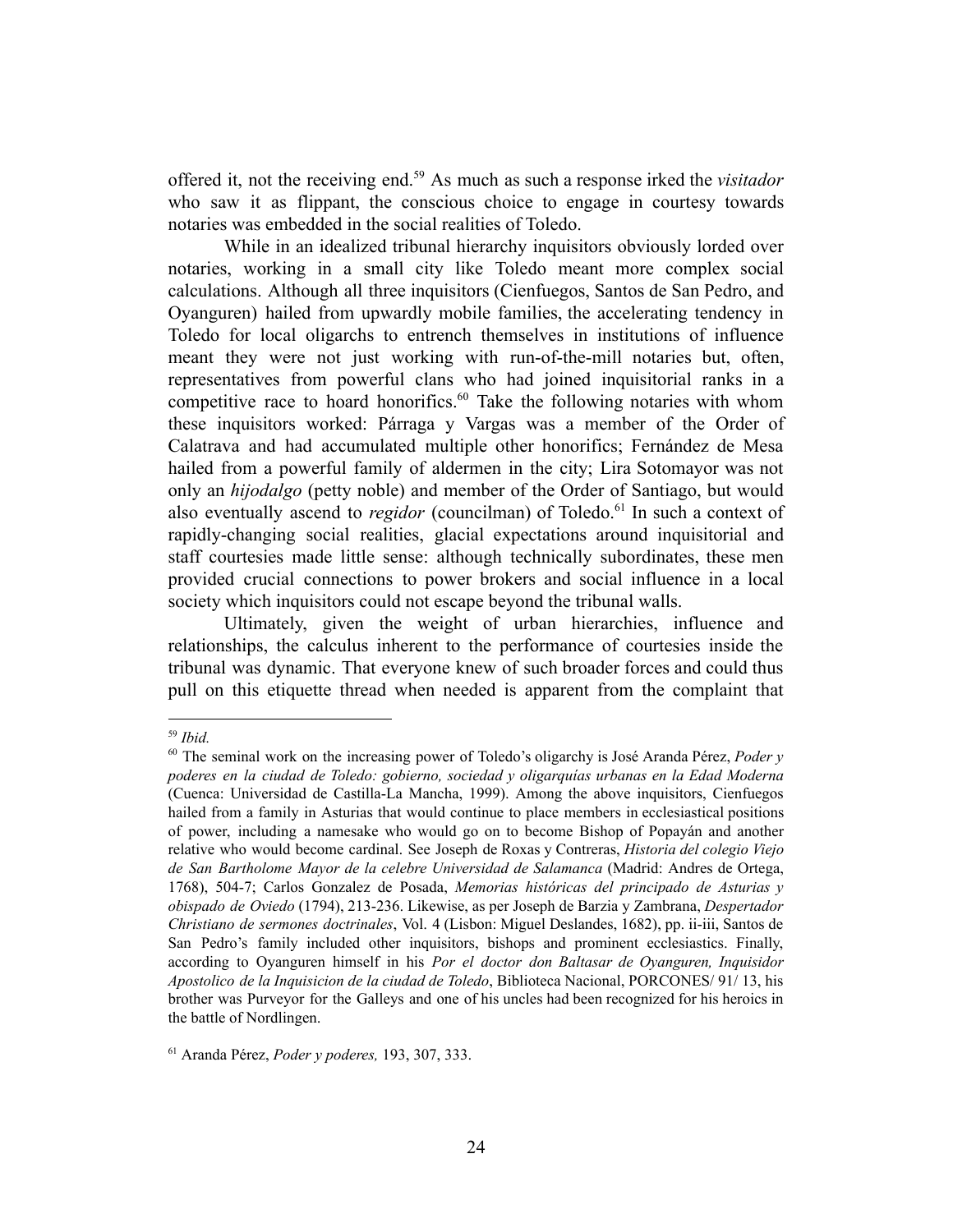notaries would sometimes not even deign to correspond the courtesy of removing the cap to the inquisitors who initiated it. Inquisitor Cienfuegos perhaps best summarized the social tensions embedded in such questions: "since [the notaries] are natural to this city, with some of them among the richest and most powerful citizens, they give little notice to the respect and obligation they owe to the lords inquisitors." $62$  The inquisitorial motor performance of removing a cap in courtesy to the notaries was thereby complex, strategic and required an excellent sense of social dynamics, intent and timing. That the courtesy was not merely automatic and unthinking is best seen by the fact that inquisitors did choose under what conditions to perform it. As inquisitor Oyanguren stated, it might have been done –but only outside the audience chambers and never when inquisitors were seated under the canopy that signified their judicial authority.<sup>63</sup>

Examining inquisitorial etiquette in the muck and mud of tribunal life, including trial and social relations with staff, allows us to better understand the complex interaction between neurophysiology and culture necessary for a working mannered habitus. Even in the midst of ever-shifting, schizophrenic gestural languages of precedence and socio-institutional expectations, inquisitors were able to effectively read and perform etiquette. Drawing from similar neurophysiological practices in their everyday work as judges and nimbly navigating shifting social tensions at the tribunal and local level allowed them to visualize and perform gestures of etiquette in relation to defendants, co-workers and others even in the midst of ongoing uncertainties. As such, the mannered habitus emerges as eminently flexible and performative in its true productive sense: with both a language of precedence and its gestural apparatus being created as it was performed and read.

It is, therefore, in this light of a habitus that appears as much more malleable than expected in the neuroscientific literature that we can truly make sense of the ease with which inquisitors and their peers could engage in such subtle contests over precedence in more formal ritual contexts. Unmoored as gestures of etiquette might have been given shifting gestural codes and social hierarchies, the ubiquity of such practices well beyond sporadic high rituals might have helped to hone such neurophysiological skills. Likewise, as much as the specifics of a bow, a hand gesture, or a movement might have been contested,

 $62$  ".. Y en otras ocasiones que se entra a las salas del secreto no se levantan de sus sillas aunque vean que los dichos inquisidores se quitan sus bonetes al entrar en las salas ni en la observancia de las cartas acordadas que tratan de este punto tienen cuidado y respecto de ser naturales de esta ciudad y algunos de ellos los más ricos y poderosos hacen poco caudal de los que debieran cumpliendo con la obligación y respeto que se debe a los señores inquisidores" AHN, Inquisición, legajo 2104, no. 14, f. 22v.

 $<sup>63</sup>$  AHN, Inquisición, legajo 2104, no. 17, f. 65r.</sup>